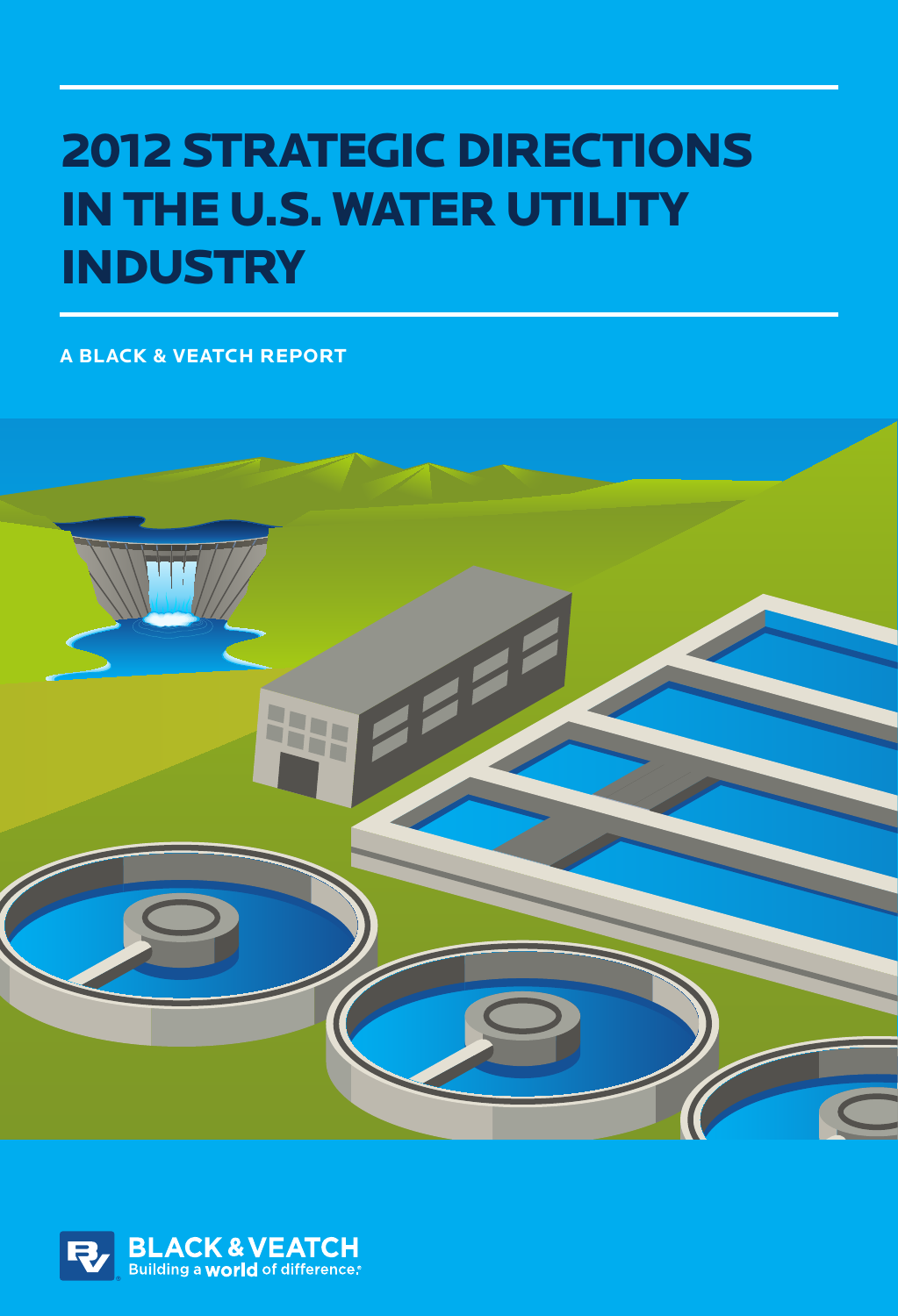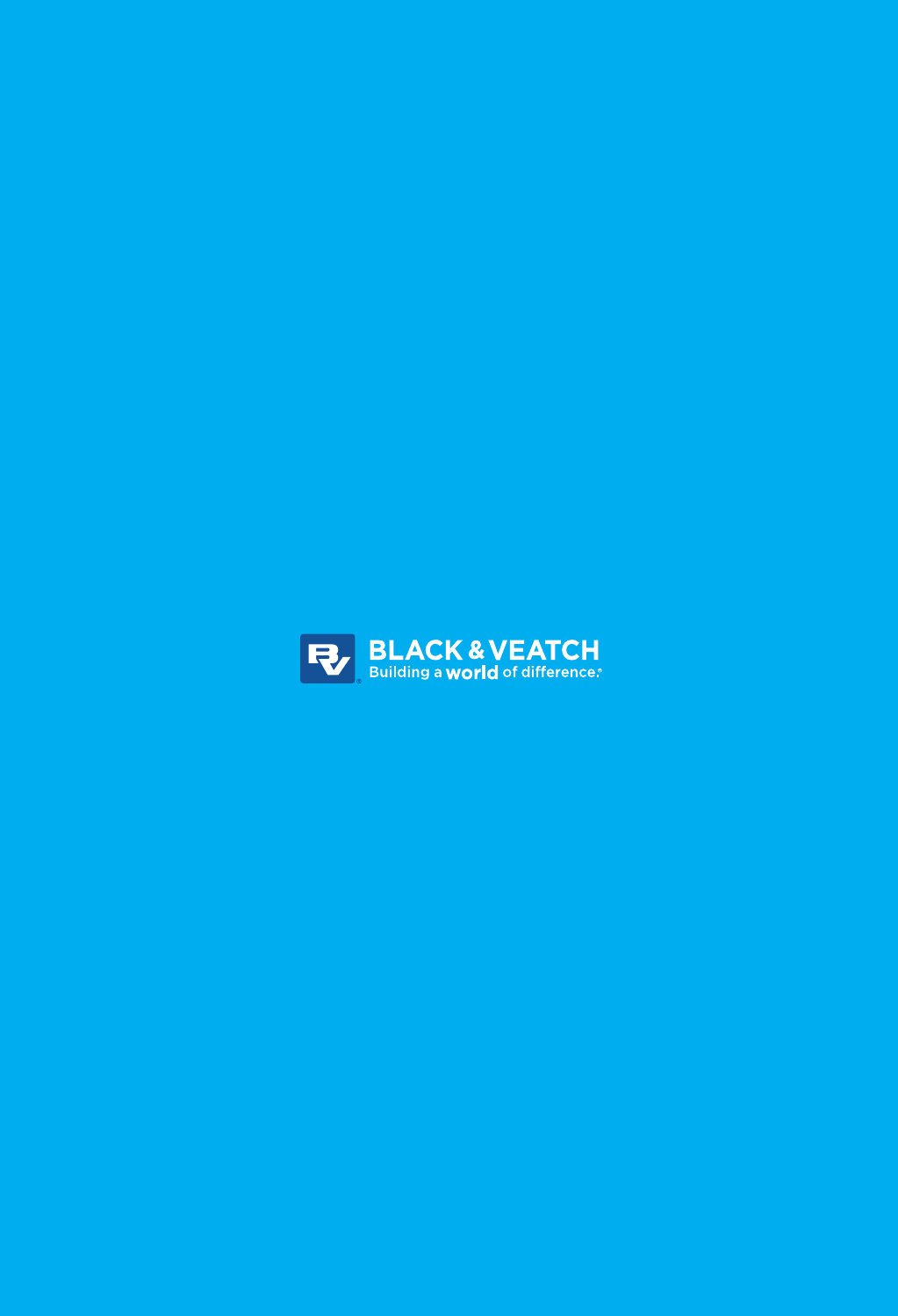# TABLE OF CONTENTS

| <b>INTRODUCTION</b>              | 2  |
|----------------------------------|----|
| The Black & Veatch Analysis Team | Β  |
| About the 2012 Survey            | 4  |
| <b>INDUSTRY OVERVIEW</b>         | 6  |
| <b>FINANCIAL OVERVIEW</b>        | 14 |
| <b>SUSTAINABILITY AND THE</b>    |    |
| <b>WATER-ENERGY NEXUS</b>        | 20 |
| <b>ASSET MANAGEMENT OVERVIEW</b> | 26 |
| <b>A PATH FORWARD</b>            | 34 |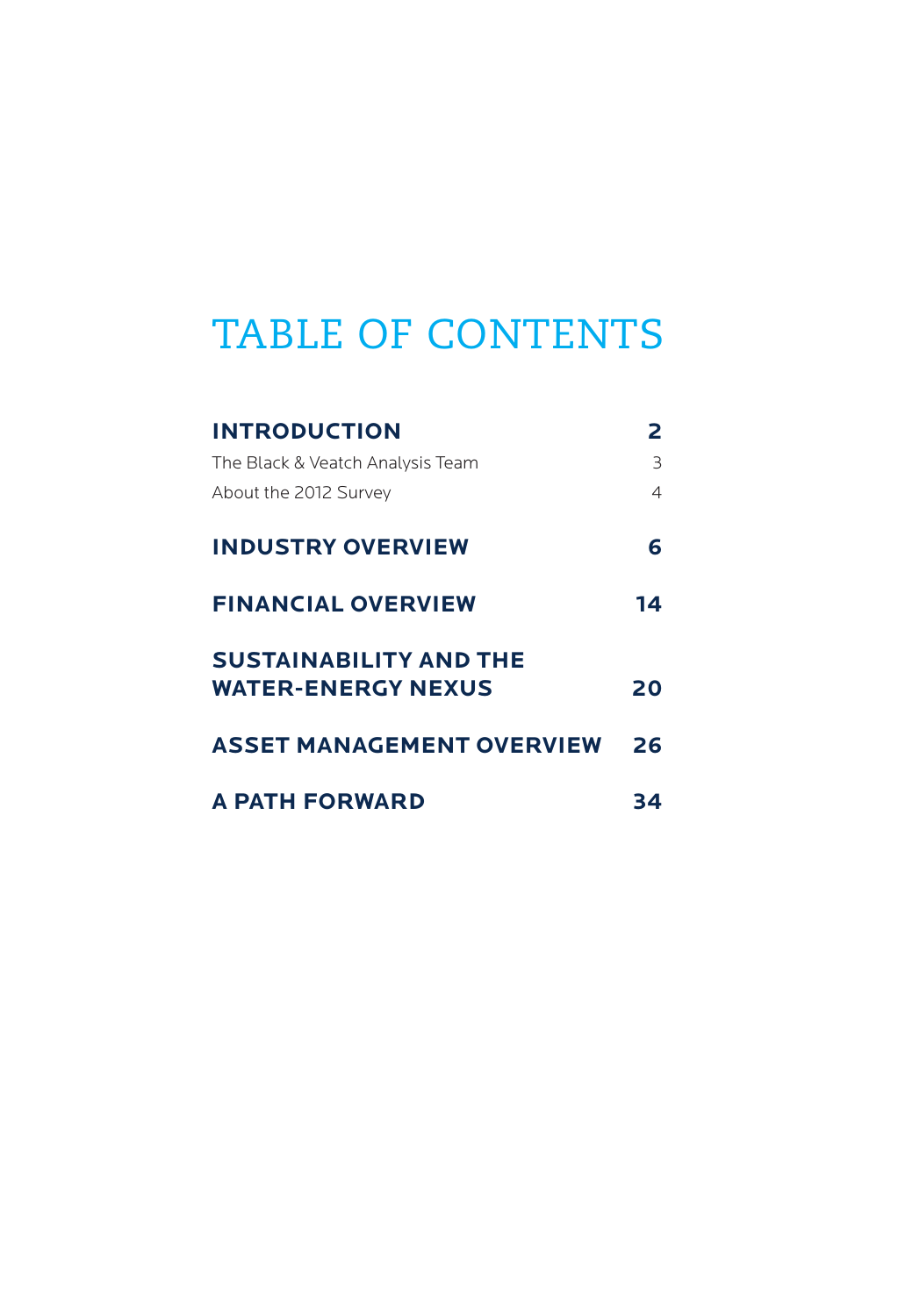### introduction

Welcome to the inaugural *Black & Veatch Strategic Directions in the U.S. Water Utility Industry Report*. This report serves to provide insights on the common challenges and opportunities facing the water and wastewater industry based on the analysis of survey responses from water utility leaders.

As we reviewed survey results and conducted subsequent analysis, common themes emerged that centered on financial issues, sustainability and optimized asset management practices. What is unique is that these are not stand-alone themes. Rather, each is intertwined with the others in terms of alleviating challenges or hindering future opportunity.

The survey results confirm that the financial needs of water utilities truly are the overarching challenge for the industry. Funding is grossly inadequate to upgrade infrastructure that, for the most part, is well past its useful lifespan. Sustainability and asset management are key solutions to the financial puzzle. By reducing energy needs, conserving water, prioritizing capital and implementing asset management frameworks, utilities can do more with less. The challenge is that all of these solutions still require funding and force the continuous cycle of "do what you can" prioritization.

New thinking is needed to break this cycle and boost infrastructure spending and invest in the future of our nation's infrastructure. This report not only demonstrates the current views of industry and utility leaders related to key issues but also provides recommendations and opportunities to propel the industry forward.

Black & Veatch is grateful to everyone who participated in our inaugural survey. We would also like to acknowledge the Black & Veatch professionals who contributed their insights and analysis for this report. To continuously improve our products for the industry, we welcome your questions and comments regarding this report and other items. You can reach us at ConsultingInfo@bv.com.

Sincerely,

Cindy Wallis-Lage | President Black & Veatch's global water business JOHN CHEVRETTE | PRESIDENT Black & Veatch's management consulting division

This report is available electronically on the Black & Veatch website, **www.bv.com/survey**.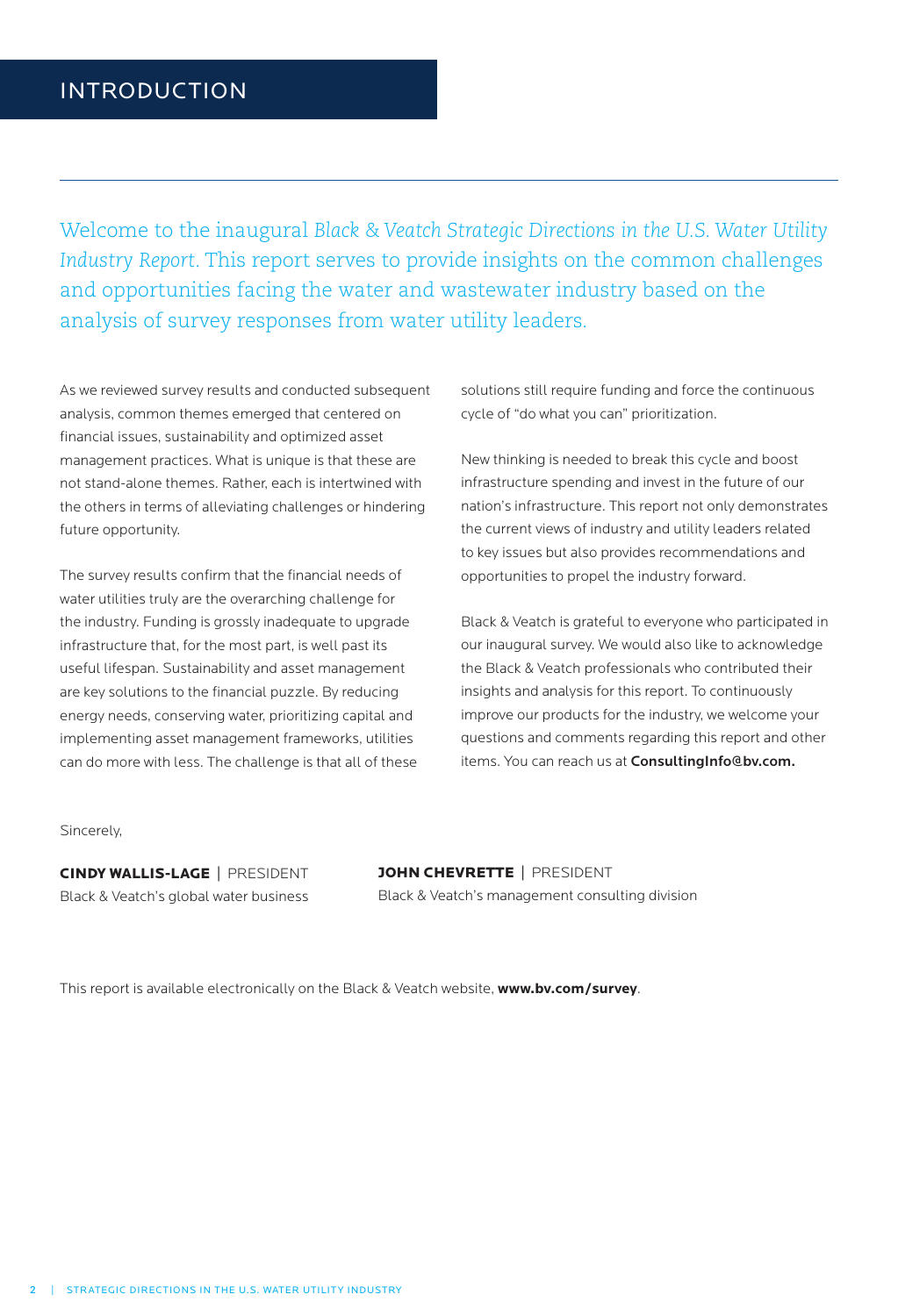## The Black & Veatch Analysis Team

#### **Industry Overview**

Cindy Wallis-Lage is President of Black & Veatch's global water business and is a recognized thought leader within the industry. Throughout her 25-year career, Cindy has worked with water and wastewater utilities to develop sustainable water and wastewater solutions. She has been involved in industrial and municipal projects worldwide, and has authored more than 50 papers, 20 technical articles and 10 textbook chapters. In addition, Cindy is an active leader in numerous industry forums and associations.

#### **Sustainability overview**

Steve Tarallo is the North America Business Lead for Sustainable Water and Energy Solutions within Black & Veatch's global water business. Steve has more than 21 years of experience in municipal wastewater treatment research and development, design and project development. Steve works with utilities in assessing treatment deficiencies, developing process alternatives, energy optimization studies and sustainability assessments.

Bob Hulsey is the Director of Water Treatment Technology in Black & Veatch's global water business where he leads a group of Ph.D.- and Master's-level process engineers and scientists in implementing advanced treatment technologies such as desalination, micro-contaminant removal, high-rate sedimentation and flotation, membrane and biological filtration, ozone, and UV disinfection, among other solutions.

#### **financial overview**

John Kersten is a Vice President in Black & Veatch's management consulting division and has extensive consulting experience associated with municipal electric, natural gas, water, wastewater and reclaimed water utilities. His experience encompasses a full range of utility finance issues, including wholesale and retail ratemaking, revenue bond financial feasibility reports, valuations studies for acquisitions and mergers, capital financing analyses, economic feasibility studies, and strategic and business planning.

#### **Asset Management Overview**

Will Williams is a Director within Black & Veatch's management consulting division where he leads and provides a full range of strategic and tactical asset management services for global water and power clients. Will has more than 21 years of experience in asset management planning, including asset failure analysis, risk assessment, performance benchmarking, maintenance optimization and business change management, among other areas.

#### **Concluding Thoughts**

John Chevrette is the President of Black & Veatch's management consulting division and leads the company's efforts to address key challenges affecting today's water, electric and gas utilities. Chevrette has more than 20 years of industry consulting experience, and has worked with domestic and international clients in the electric utility, energy technology, gas pipeline, telecommunications and water industries.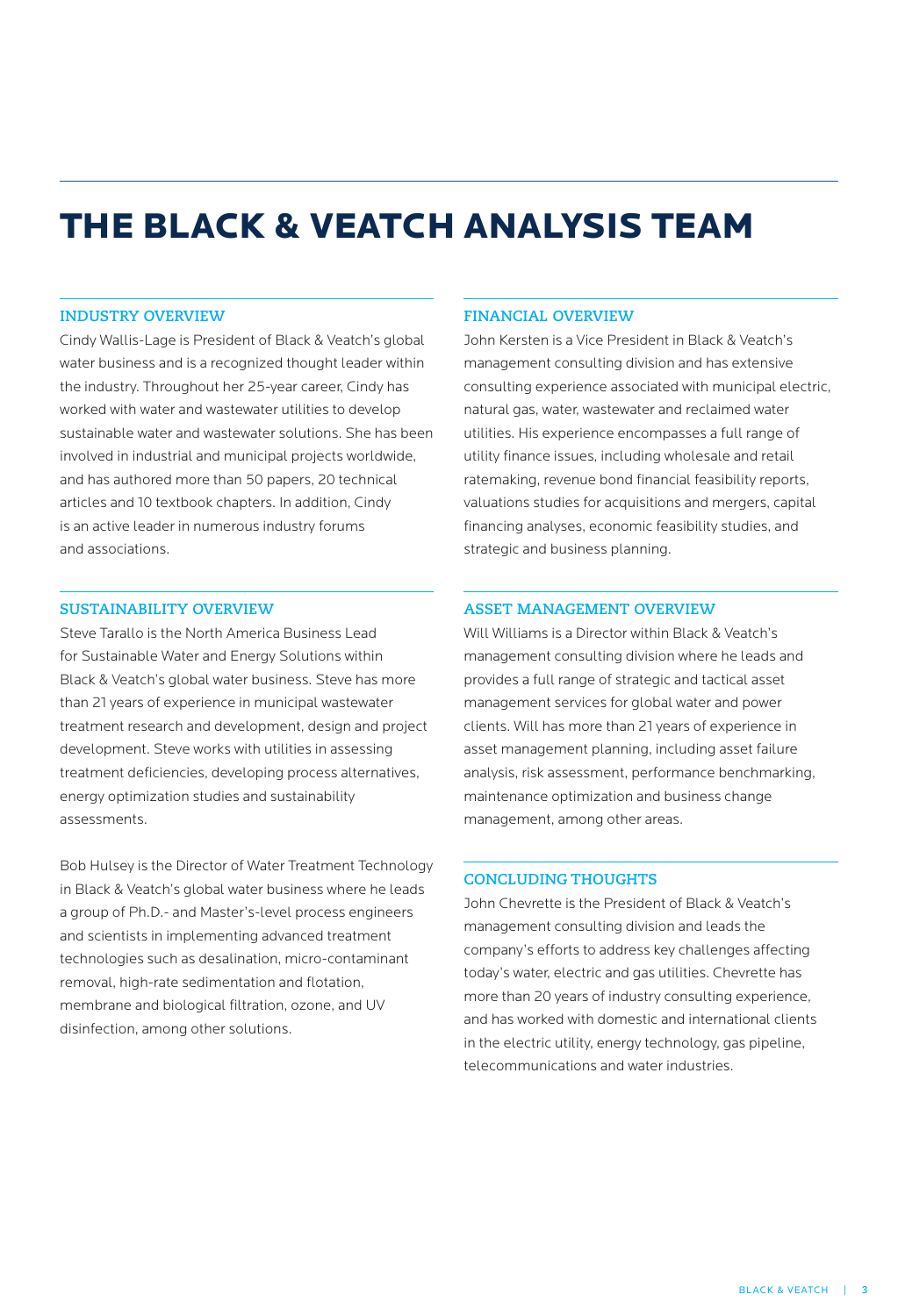## ABOUT THE 2012 SURVEY

Black & Veatch's first water utility industry survey was conducted from 22 February through 13 March 2012. Analyzed survey responses are from qualified water utility industry participants. Statistical significance testing was conducted, and represented results have a 95 percent confidence level.



#### *Figure 2*  **Sur vey Par tici pants by ORGANIZATION TYPE**



#### *Source: Black & Veatch*

*Utility respondents represented a broad cross section of the industry and country. Responses represent utilities serving customers in 45 states and the District of Columbia.* 

#### *Source: Black & Veatch*

*Utilities that are municipal departments or special districts represented more than 60 percent of qualified respondents.*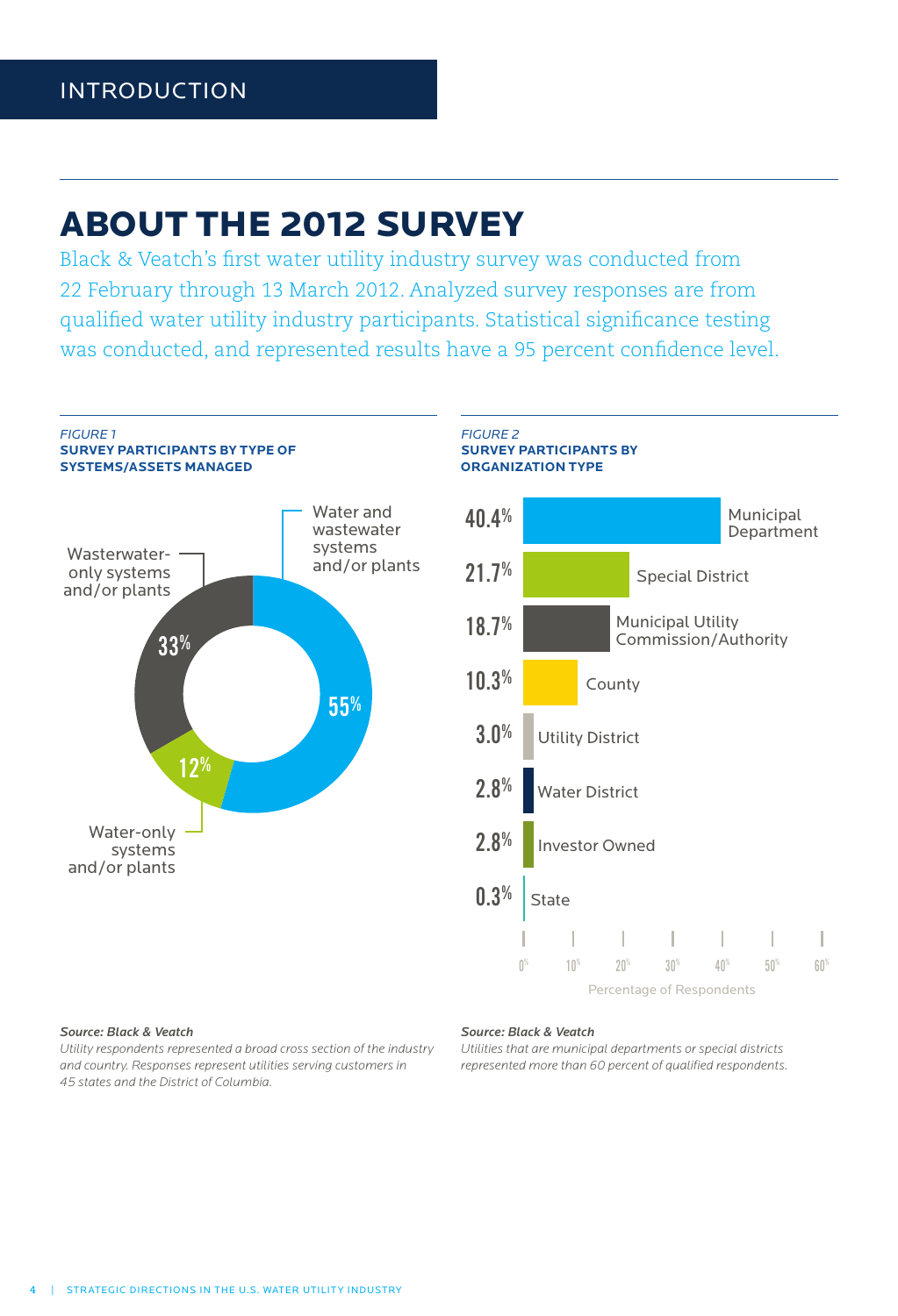#### *Figure 3*  **Sur vey Par tici pants by Region**



#### *Source: Black & Veatch*

*Survey participants have also been classified by region. Where statistically valid and relevant, survey responses were analyzed for regional differences. Figure 3 provides an overview of how each region is classified and the percentage of respondents for each (based on the number of respondents who provided this information).*

#### *Figure 4*  **Sur vey Par tici pants by Po pula tion s Ser ved**

#### *Source: Black & Veatch*

*Survey participants represented a broad range of populations served. Where statistically relevant, survey analysis provides insights on specific discrepancies or differences in results based on sizes of populations served.* 

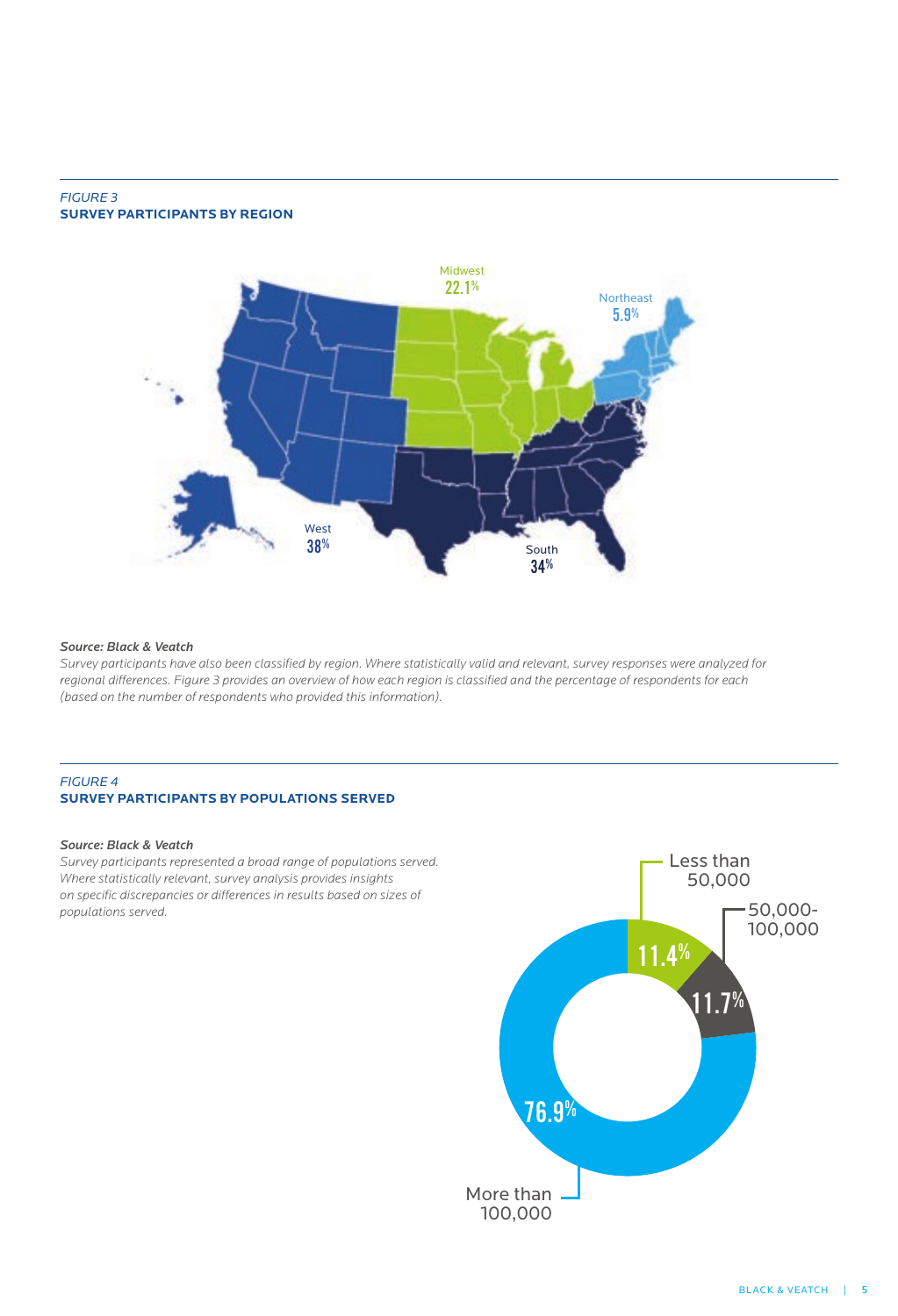## industry overview

#### **BY CINDY WALLIS-LAGE**

Black & Veatch's first water utility survey confirmed much of what the company's water industry leaders and specialists have seen unfolding over the past few years. In the following report, we've summarized the water industry survey findings and expanded the analysis to address the three overlapping mega-issues impacting utilities today: financial challenges, sustainability and asset management.

#### **FINANCIAL CHALLENGES**

First and foremost the survey confirms that financial issues, and all issues that drive investment or costs, are front and center with water utility leaders. When asked to rate the importance of major industry issues, survey respondents considered aging water and sewer infrastructure as the most important issue facing our industry, with managing capital costs, funding or availability of capital, and energy costs following closely behind. Increasing or expanding regulation, treatment technology, the aging work force and chemical costs are also comparatively important (Figure 5).

Considering the massive expansion of U.S. water systems in the immediate post-World War II era, followed by wastewater treatment projects spurred by the Clean Water Act in the 1970s, with comparatively limited investments since that time, it is not surprising that aging infrastructure is viewed by the industry as the top challenge. Nor is it surprising that aging infrastructure and associated replacement and rehabilitation demands have a strong impact on the financial health of water utilities (Figure 6 on page 8).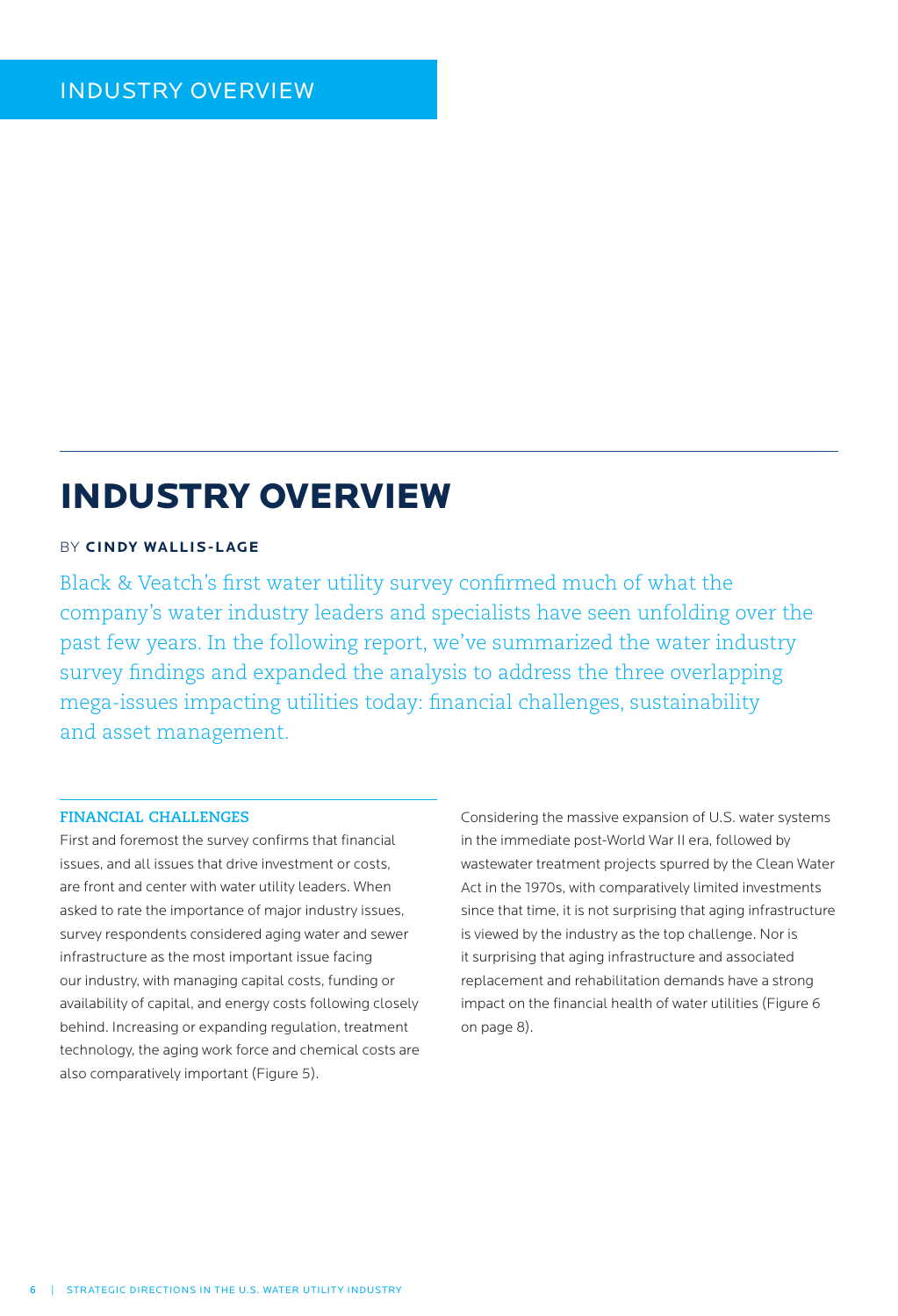#### *Figure 5* **IMPORTANCE OF INDUSTRY ISSUES**



#### *Source: Black & Veatch*

*Survey participants were asked to rate the importance of each of the above referenced issues to the water industry based on a scale of 1 to 5, where 1 indicates "very unimportant" and 5 indicates "very important." The results above show the average response for each issue.*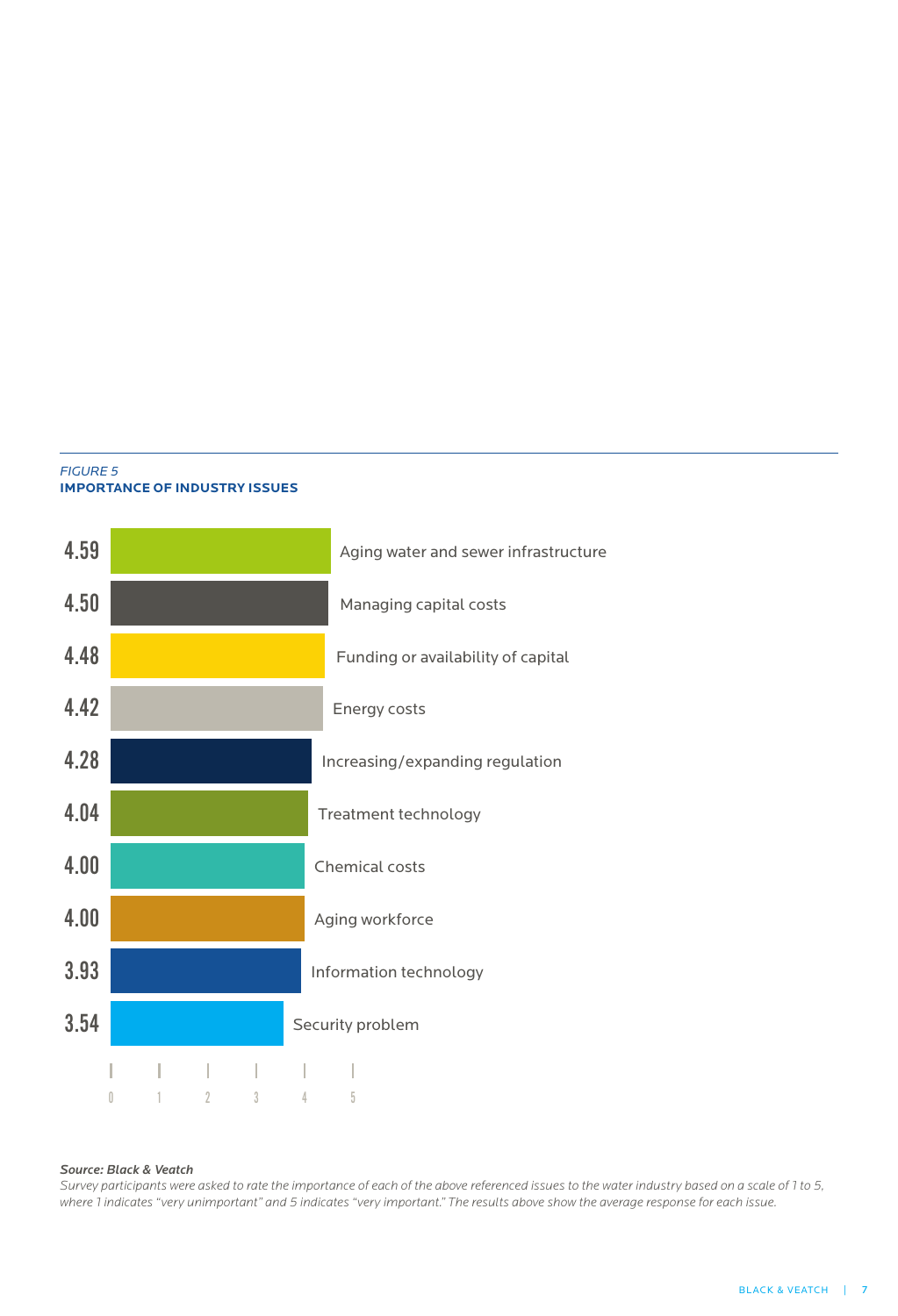### Industry overview

#### *Figure 6*

#### **IMPACT OF INFRASTRUCTURE REPLACEMENT AND REHABILITATION ON FINANCIAL HEALTH**



#### *Source: Black & Veatch*

*Nearly three-fourths of all respondents stated infrastructure replacement and rehabilitation has a "strong impact" on the financial health of water utilities. This highlights the challenges of aging infrastructure and the investment needed to modernize critical water and wastewater systems.*

This fact has not been overlooked by investors and credit rating agencies. In August 2011, Standard & Poor lowered the AAA ratings of thousands of municipal bonds tied to the federal government. Additionally, *The Wall Street Journal* reported more than 190 super downgrades on municipal bonds, where ratings were cut by more than three grades, have occurred since June 2010. According to *The Wall Street Journal*, "The rating firms say multi-notch downgrades are extremely rare and when they do happen they are often tied to bonds where investors already expect volatility, such as bonds that depend on property tax revenue at a time when the real estate market is depressed ("Downgrades Felt at Local Level." *The Wall Street Journal*. August 18, 2011)."

Little has changed with respect to drinking water, wastewater, and stormwater needs since the American Society of Civil Engineers assigned the nation's infrastructure nearly failing grades in its 2009 Report Card on America's Infrastructure (www.infrastructurereportcard. org). Except, of course, that the gap between system needs and funding has continued to expand since the economic downturn.

Public utilities have always been challenged to make the most of limited budgets without the benefit of being able to significantly raise rates, a situation truer today than just five years ago. The vast majority of survey respondents doubt the sufficiency of their future funding to manage and maintain their systems. (See Figure 12 on page 18).

## **the gap between system needs and funding has continued to expand SINCE THE ECONOMIC DOWNTURN.**

Prioritizing precious capital is essential for ensuring safe, clean and reliable water and wastewater services. When asked how specific issues are driving ongoing infrastructure investments, survey respondents indicated that regulatory compliance was by far the strongest driver, with cost containment emerging as the next strongest factor (Figure 7). Recently, due to increased wet weather, nutrient reduction and disinfection regulations, regulatory compliance issues most heavily impact utilities with wastewater responsibilities.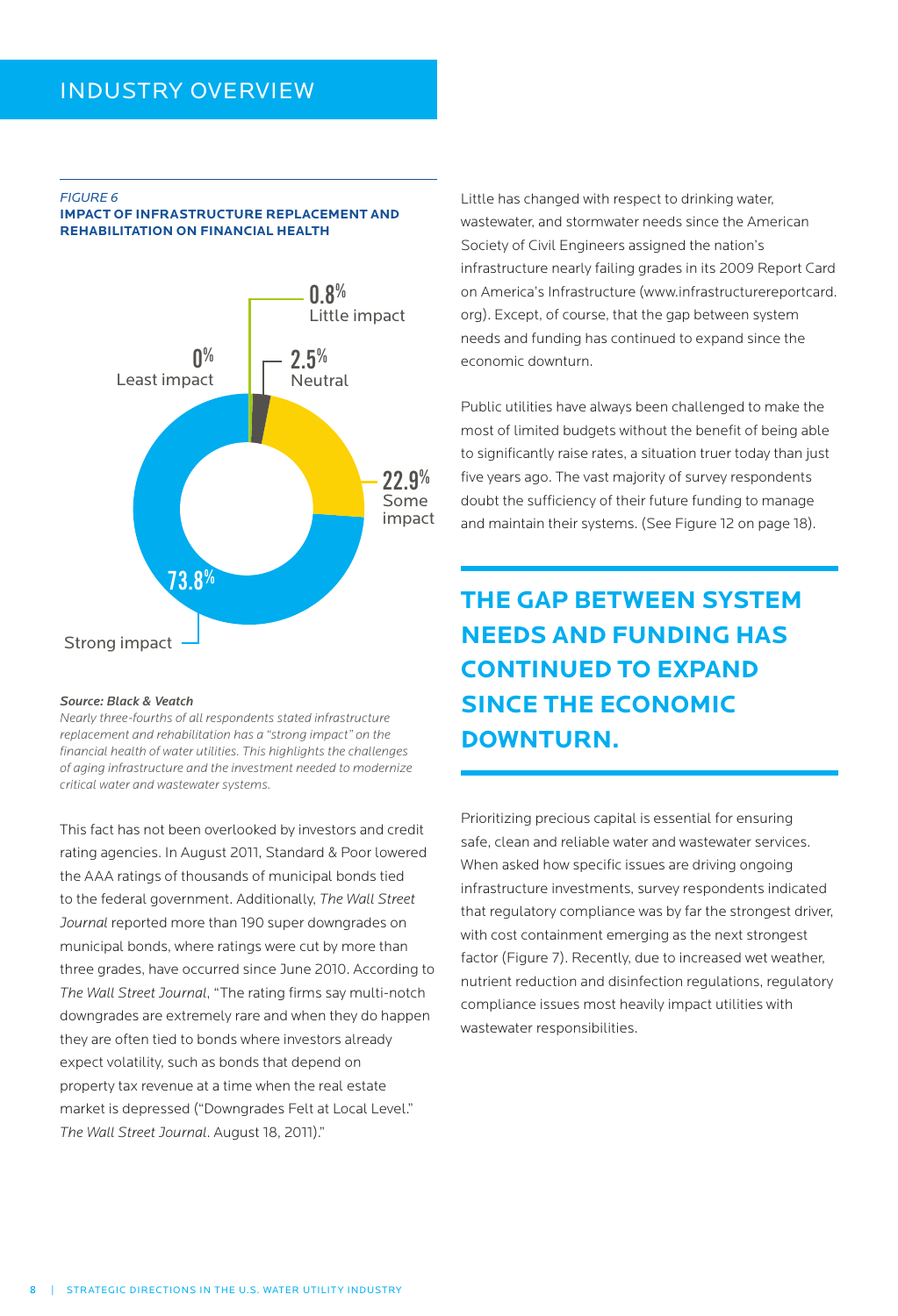#### *Figure 7* **INFRASTRUCTURE INVESTMENT DRIVERS**



#### *Source: Black & Veatch*

*Survey respondents were asked to rate on a scale of one to five how each of the identified issues drive ongoing infrastructure investment within their respective organizations, with 1 meaning "very weakly" and 5 meaning "very strongly." Figure 7 provides the average rating for each issue.* 

The expectation of some system growth by approximately nine of 10 respondents reflects economic optimism as well as anticipated population growth that could further stress existing systems (Figure 8 on the next page). The majority of respondents expect growth of less than 2 percent, which is in line with the average growth currently seen among Black & Veatch water and wastewater clients. Anticipated growth is less than the typical average growth of 2 to 4.5 percent prior to the 2008 economic meltdown but reflects a step up from the zero growth experienced in recent years.

According to the survey results, industry type and location particularly affect expected system growth. For example,

more utilities in the Northeast expect no change in system size compared with utilities in other regions. The anticipated growth pattern within the United States is significantly different from the last several decades; for example, high-growth areas such as the West have seen a significant reduction in growth. Meanwhile, many cities, particularly those hardest hit by the Great Recession have experienced significant population loss. The challenge for all utilities is finding a financial solution to pay for the infrastructure investments outside growth- and use-based revenue models.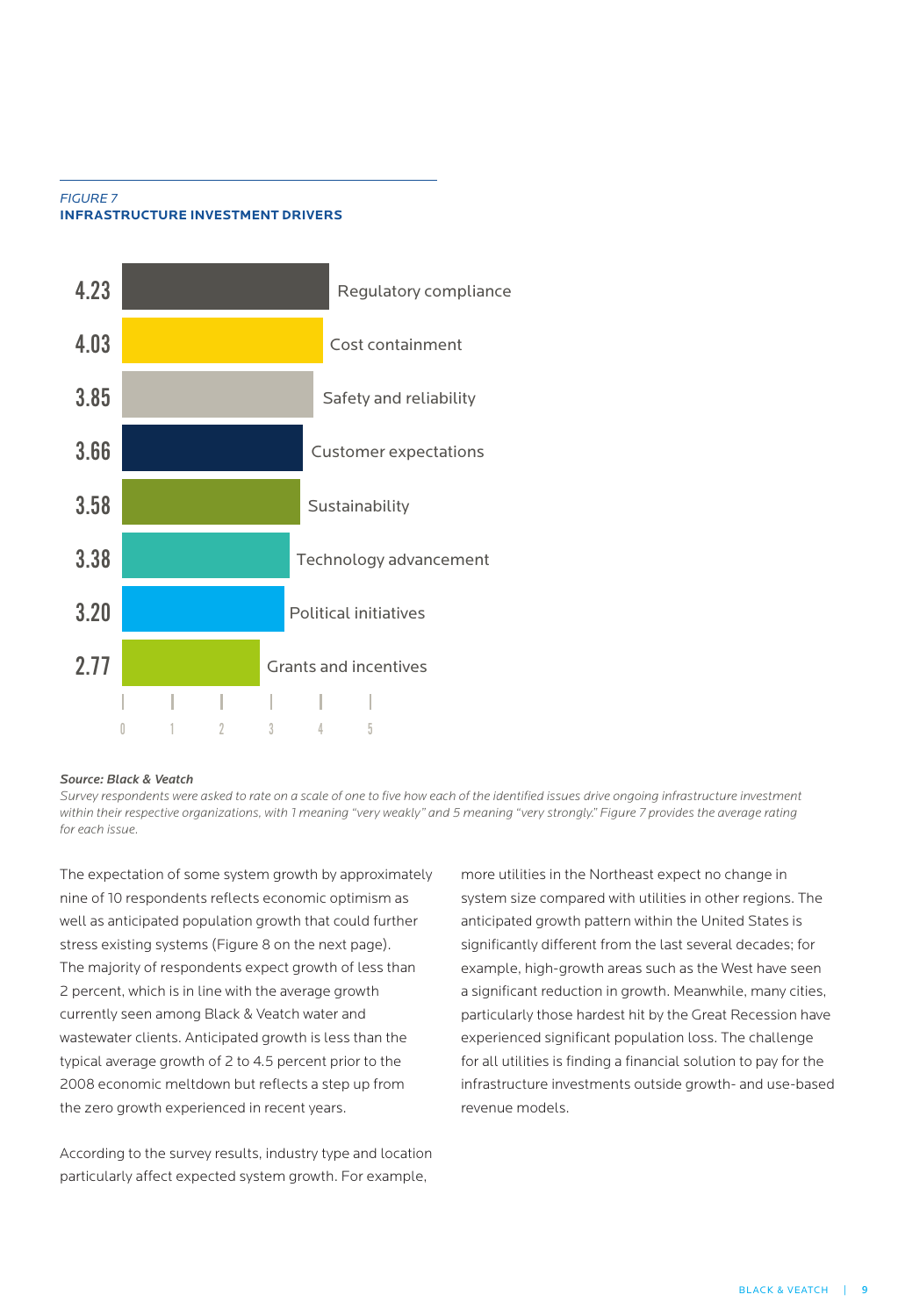

#### *Figure 8* **Expected Annual System Growth**

*Source: Black & Veatch*

#### **SUSTAINABILITY**

#### The Nexus of Water and Energy

Sustainability is important to the vast majority of survey respondents, and energy use is the overriding sustainability issue. The water-energy nexus affects water utilities in many ways; it takes a lot of energy to produce, move, treat and distribute water. Energy costs can account for as much as 30 percent of most utilities' operating budgets.

The effects of energy use and cost on the Triple Bottom Line (economic, environment, social/community) performance of water and wastewater utilities are impossible to ignore. Rising energy costs are putting additional pressure on utilities' finances. The economic impact on water and wastewater utilities is particularly stressful during challenging times when budgets are being squeezed through decreased revenues and funding constraints.

More than three-fourths of respondents' utilities have taken basic steps to reduce energy consumption through efficiency, optimization or similar planning and management measures (See Figure 17 on page 24). Some utilities strive to become energy neutral, and at least one has recently become a net energy producer by recovering more energy from the treatment process than what is needed to power facilities.

## **ENERGY COSTS CAN ACCOUNT FOR AS MUCH AS 30 PERCENT OF MOST UTILITIES' OPERATING budgets.**

#### Water is Water

Water conservation and water reuse present direct opportunities for achieving economic, environmental and social sustainability. Although there is some variation in survey responses based on specific utility functions, the overall analysis emphasizes that water is water. Water utilities are all essentially managing the same water resource, diverted from nature's one-and-only water cycle. In addition, utilities are increasingly finding it necessary to manage and balance other resources along with water. Sometimes the management of multiple resources is synergistic; sometimes it requires more complex planning or investment; and sometimes tradeoffs are necessary.

The ongoing practice of classifying water into different categories (i.e., potable, stormwater and wastewater) creates division about water value and its potential uses. These divisions also contribute to communications challenges with public and government entities that can confound capital projects and resource recovery efforts. Globally, organizations that integrate water and wastewater functions find it easier to balance their water portfolios and gain public and financial support for investment in water infrastructure.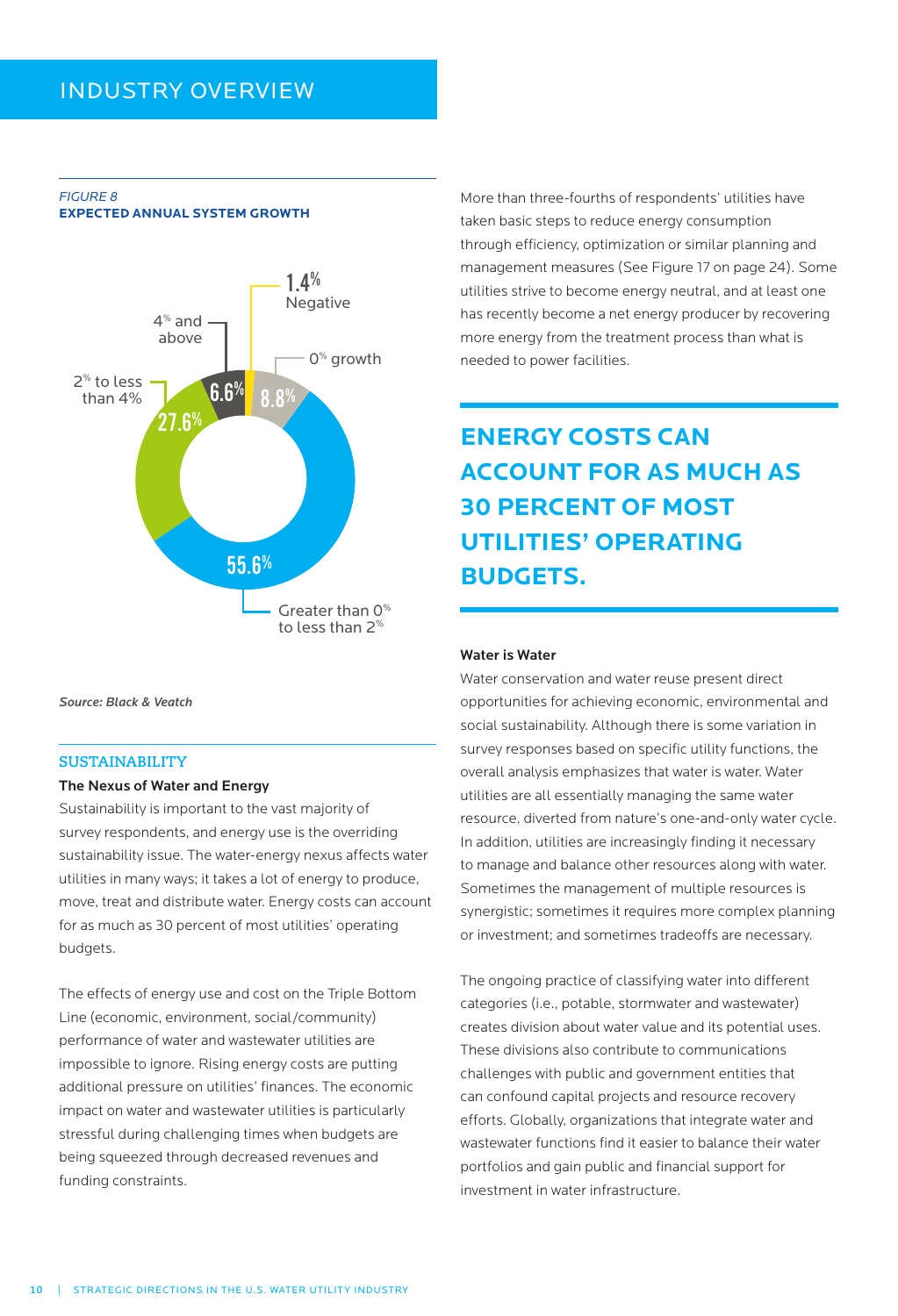One water qualification that must be eliminated from the water industry vernacular is "wastewater." It is time to shift our focus away from the elimination of something undesirable to the opportunity to recover valuable resources such as water, energy, nutrients and beneficial products. The planet's 7 billion-plus inhabitants especially those in highly developed countries like the United States—need to adopt the mindset that continuous recycling of these resources will better serve future generations than delving deeper into dwindling supplies. Where economics support the decision to generate valuable products in conjunction with the cleanup of used water, wastewater treatment plants are poised to become resource recovery centers, producing not only recycled water and energy but also phosphorus-laden fertilizer and beneficial biosolids products.

Many utilities are already recovering water. According to the survey, water utilities in the West are more concerned about water availability/scarcity and place greater importance on conservation than their peers in other U.S. regions. Certainly, utilities in the West and parts of the South are leading the way in adding water reclamation and reuse to their water resources portfolios. Only one in

four respondents told us that their customers wouldn't be accepting of gray water for non-potable use (See Sustainability section).

**The ongoing practice OF CLASSIFYING WATER INTO DIFFERENT CATEGORIES creates division about water value and its potential uses.**

Where water is scarce or of impaired quality, discussion tends to focus less on overcoming the "yuck" factor and more on providing the flexibility to match water quality to a specific use. For example, water used to flush toilets or water lawns shouldn't require the same advanced treatment as water intended for aquifer recharge but does require third-pipe distribution and appropriate regulatory oversight.

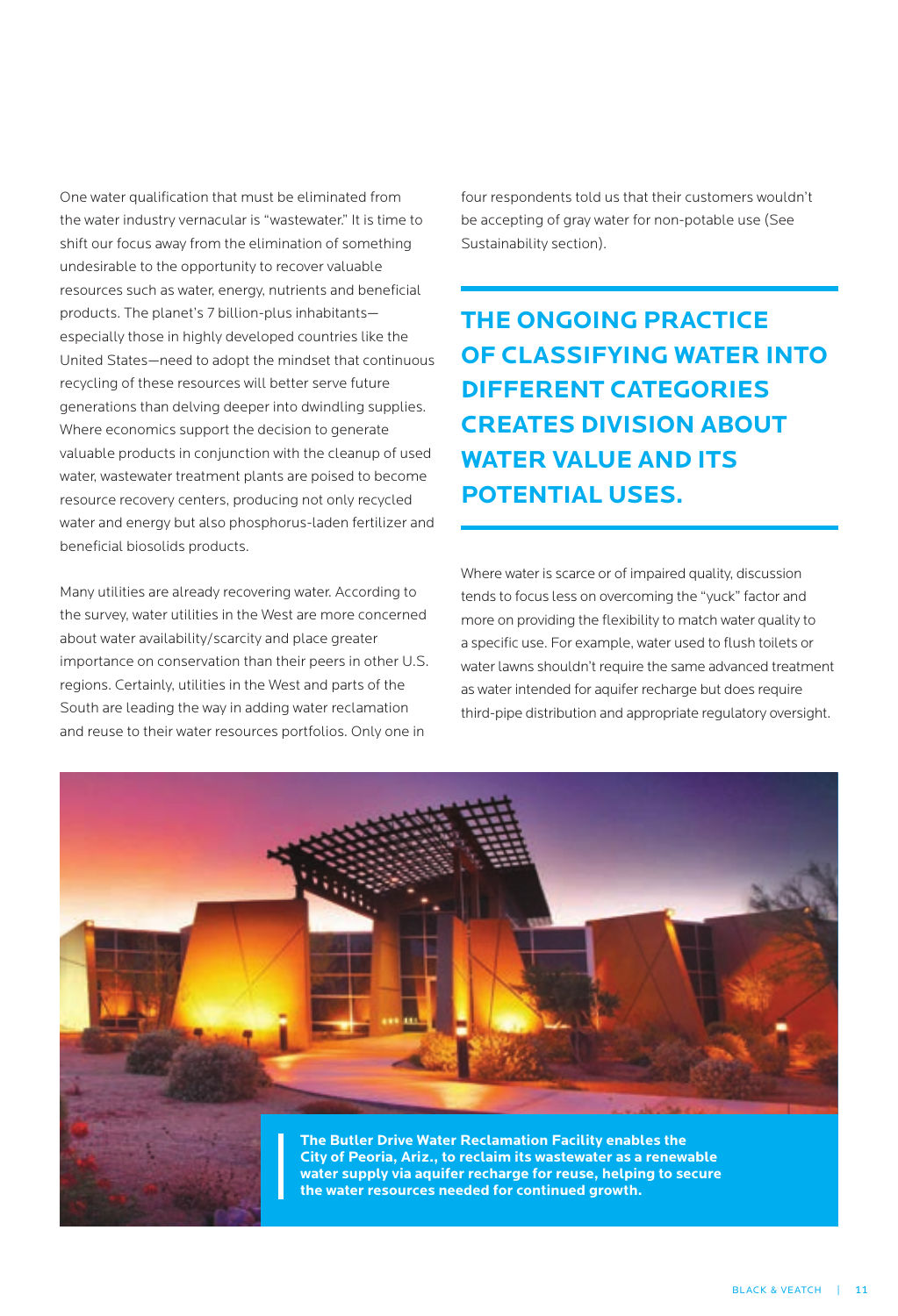#### **ASSET MANAGEMENT**

One activity that would significantly help utilities more efficiently manage water resources is the collection and analysis of real-time data through smart infrastructure/ grid programs. Wireless communications offer the potential for greater efficiency as compared with system elements that operate independently. Immediate access to the right data moves decision-making closer to real-time and can greatly improve efficiency within the water industry.

Overall, integrated planning to most effectively manage all utility resources is becoming one of the most important activities for utilities moving forward. This requires a holistic evaluation of all assets and resources using life-cycle analysis to determine the economic impacts of potential energy reduction and resource recovery actions. Social and environmental objectives often must be considered along with financial factors.

Achieving this balance isn't easy. While beneficial results can be identified in isolation, the best balance



is found through big-picture evaluation. For example, in many respects it is considered a success when a water management approach, such as a conservation program, results in decreased energy consumption for water production, recovered capacity within existing infrastructure, and less wear and tear on system assets. However, equally important is the recognition that such a program may have financial impacts for utility providers that typically have significant fixed costs, including decreased revenue. In other situations, there are tradeoffs between required water quality and operating impacts.

The capital costs to add new facilities or processes can be significant; meeting regulations and replacing critical infrastructure tends to take top priority when budgets are tight. This adds to the challenge of making holistic decisions that factor in all resources – energy, water, beneficial byproducts and optimization of existing assets. The Asset Management Section of this report shows approximately two-thirds of respondents have conducted assessments and/or are implementing improvement programs. This is a critical first step in developing comprehensive solutions for reducing costs and improving services related to reliability and regulatory concerns.

#### **CONCLUDING THOUGHTS**

The three mega-issues identified within this report have been companions of water utility leaders for decades. While these issues are not new, the gap between what we have and what we need continues to grow. Closing this gap will require innovation in financing, technology application and utility operations.

Traditionally, the U.S. water industry has relied on central government sourcing for funding water and wastewater infrastructure needs. While some funding relief may be on the horizon, the current fiscal and political environment suggests it will not be sufficient, or may not occur at all. Additionally, as noted earlier, many municipalities have challenges associated with credit rating downgrades that are increasing the cost of obtaining capital through traditional municipal bonds. As a result, water industry and municipal leaders will need to explore additional options.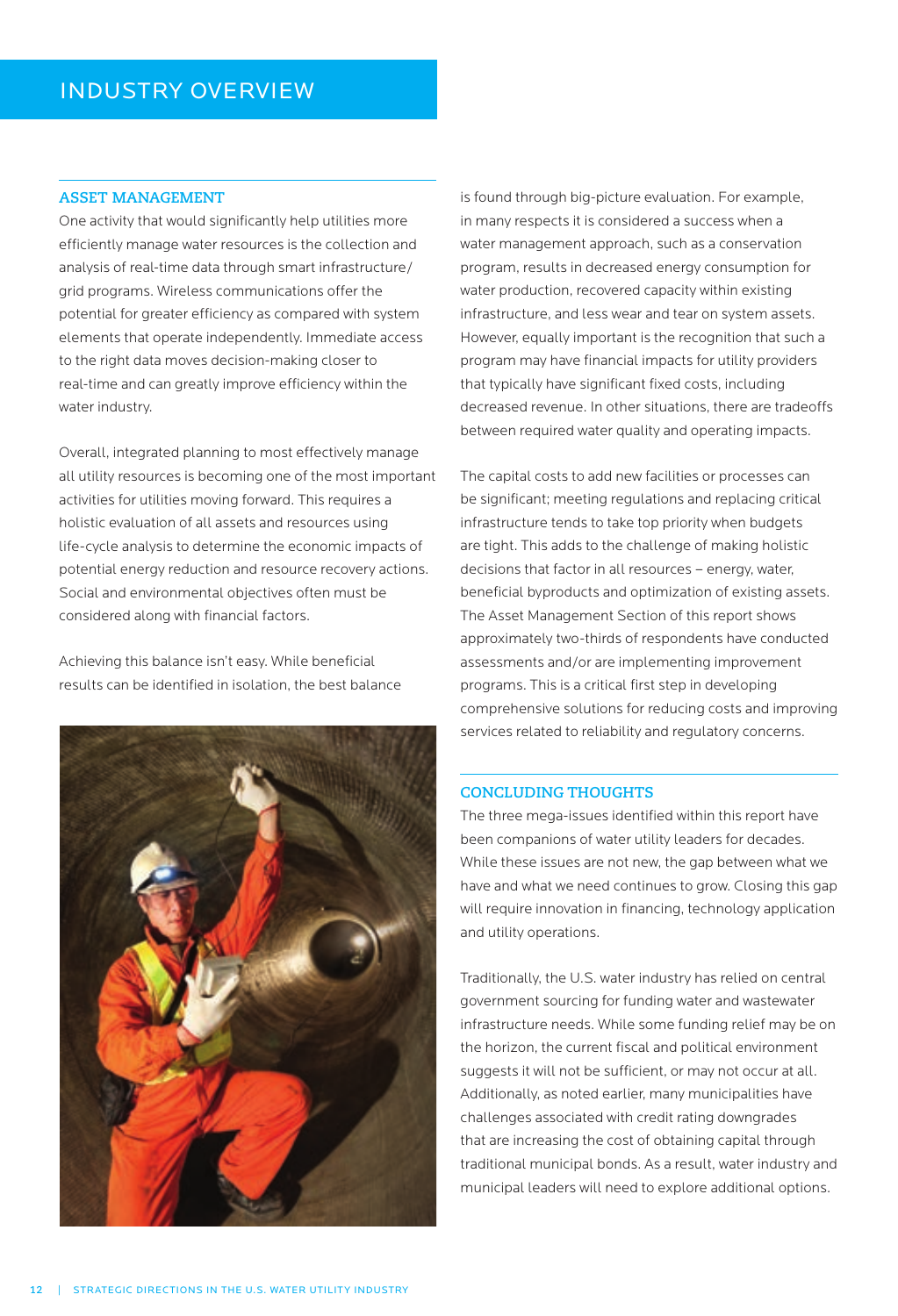Public-private partnerships provide an alternative means of bridging the gap between available capital and necessary capital expenditures. The availability of nearly \$200 billion in private capital could enhance funding to accelerate infrastructure projects, yet, according to survey results, utility leaders – or perhaps their governing bodies – show little interest in pursuing private financing.

There is also much work to be done in educating consumers and government leaders on the value of water and the true costs associated with providing water and wastewater services. On a global level, industry and national leaders are recognizing the true significance of precious water resources. Secretary of State Hillary Clinton recently referred to water as "the new oil," casting water as the next great catalyst for future diplomatic tensions and possibly even military conflict.

At the local level, water and sanitation services are viewed as basic necessities, and elected officials are hesitant to raise rates or explore private involvement. Under these constraints, most utilities are searching for innovative solutions to support infrastructure funding needs along with new technologies that optimize existing assets and offset the high costs of producing safe drinking water and returning clean water to the environment. Fortunately, these technologies exist and are well proven. And, as survey results show, utilities are moving forward with implementing these cost-cutting measures.

When considering the significant system needs and fiduciary constraints, water utility leaders are to be commended for their consistency in delivering reliable and safe water and wastewater services to their customers. However, this consistency masks the underlying problems that our water and wastewater services are, in many areas, one event away from significant disruption. Water utility leaders and the local governments they serve must move forward with infrastructure rehabilitation and replacement. Consumers must understand the value of water and the true costs associated with delivering these services, and politicians must be willing to make the hard decisions related to financing and rate adjustments.

President Franklin Roosevelt once stated, "Confidence and courage are the essentials of success in carrying out our plan." Today's water utility leaders know the challenges and needs. Together with local, state and national leaders, we must push forward with confidence and courage to preserve and protect precious water resources, maximize energy efficiencies and seek out new ways to fund vital capital improvements. Failure today to move forward only places greater burden on future generations.

### **"Confidence and courage are the essentials of success in carr ying out our plan ."**

 **– FRANKLIN DELANO ROOSEVELT**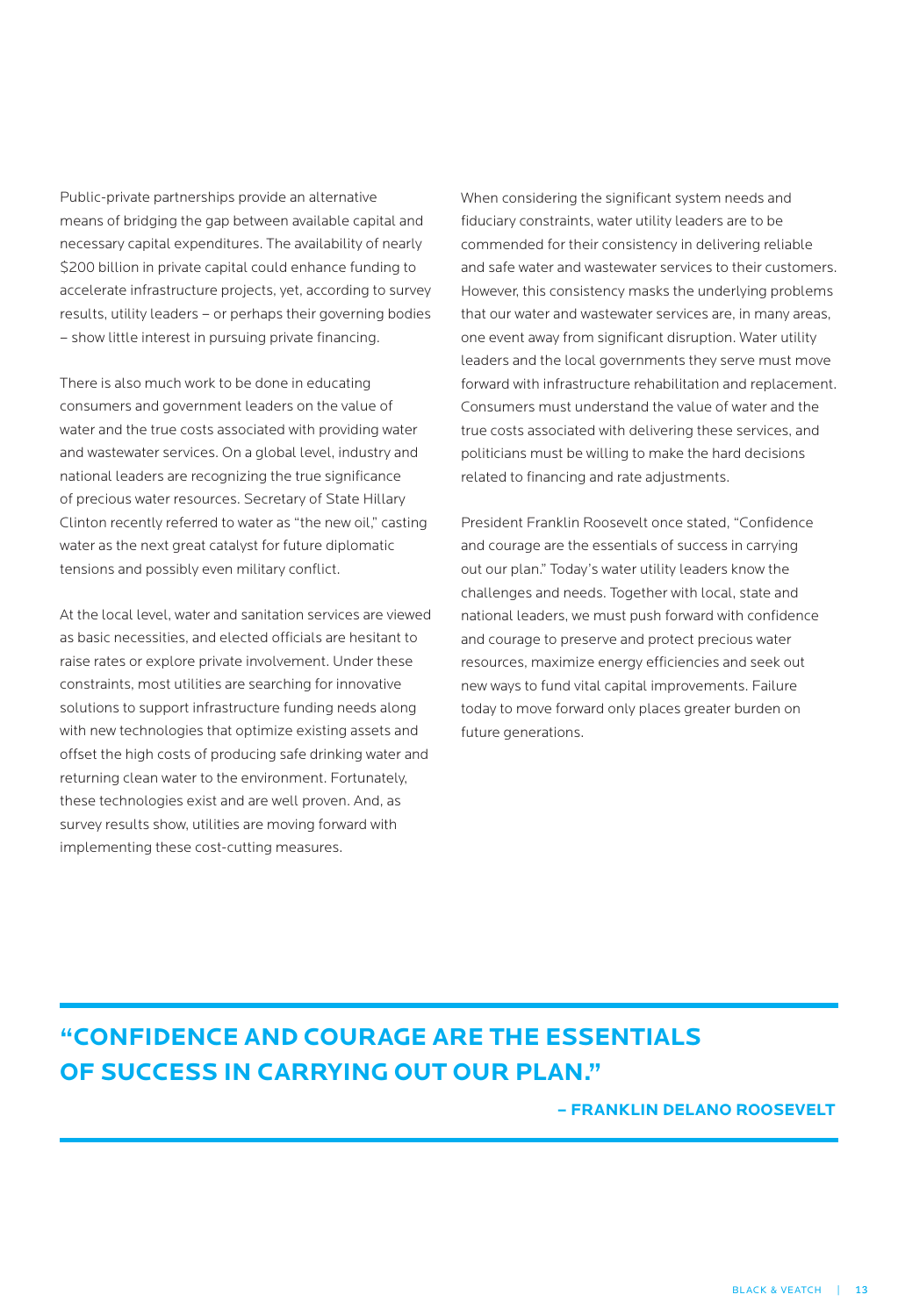## financial overview

#### By **john kersten**

To those who work in or around the water/wastewater industry, it is "old news" that there is a pent-up demand for the renewal and replacement of aging infrastructure. In fact, the need is so large as to represent a literal crisis in many communities across the country.

With cost estimates for required system investment ranging from the hundreds of billions of dollars to a trillion dollars by 2035, industry respondents ranked aging infrastructure as the single most important water industry issue today. Regardless of an exact dollar value, the bottom line is the potential for catastrophic failures in our water/wastewater infrastructure is a ticking time bomb waiting for a place to happen.

Responding to the growing surge of renewal and replacement needs will not be a one-time challenge. Most of our nation's utility infrastructure was built in the post-World War II era, starting with significant projects launched in the 1950s, and these aging assets are only the starting point. Once issues with 1950s assets are addressed there are projects from the 1960s and 1970s, and so on that will require extensive maintenance to comply with regulatory mandates, contain costs and improve system reliability and safety, and other key drivers of water utility investment. Simply put water utilities recognize that they will be dealing with the renewal and replacement of infrastructure for as long as people need water – forever.

The best way to confront this issue is to address the need immediately by analyzing system needs correctly, developing long-term management plans and finding funding sources thoughtfully. Perhaps most importantly, we will need to find the courage and political will to

raise rates to fund these improvements appropriately. Patchwork and marginal actions today will only lead to even larger challenges tomorrow.

### **The bottom line is the potential for CATASTROPHIC FAILURES … is a ticking time bomb waiting for a place to happen.**

Complicating the options for utility executives and municipal boards is that 85.4 percent of industry respondents believe that the average man or woman on the street has little to no understanding of the gap between the cost of producing safe water and the current rates paid by consumers (Figure 9 on page 16). In most cases, the public has virtually no concept of the value of water. This lack of awareness is clearly a "call to arms" for the water industry.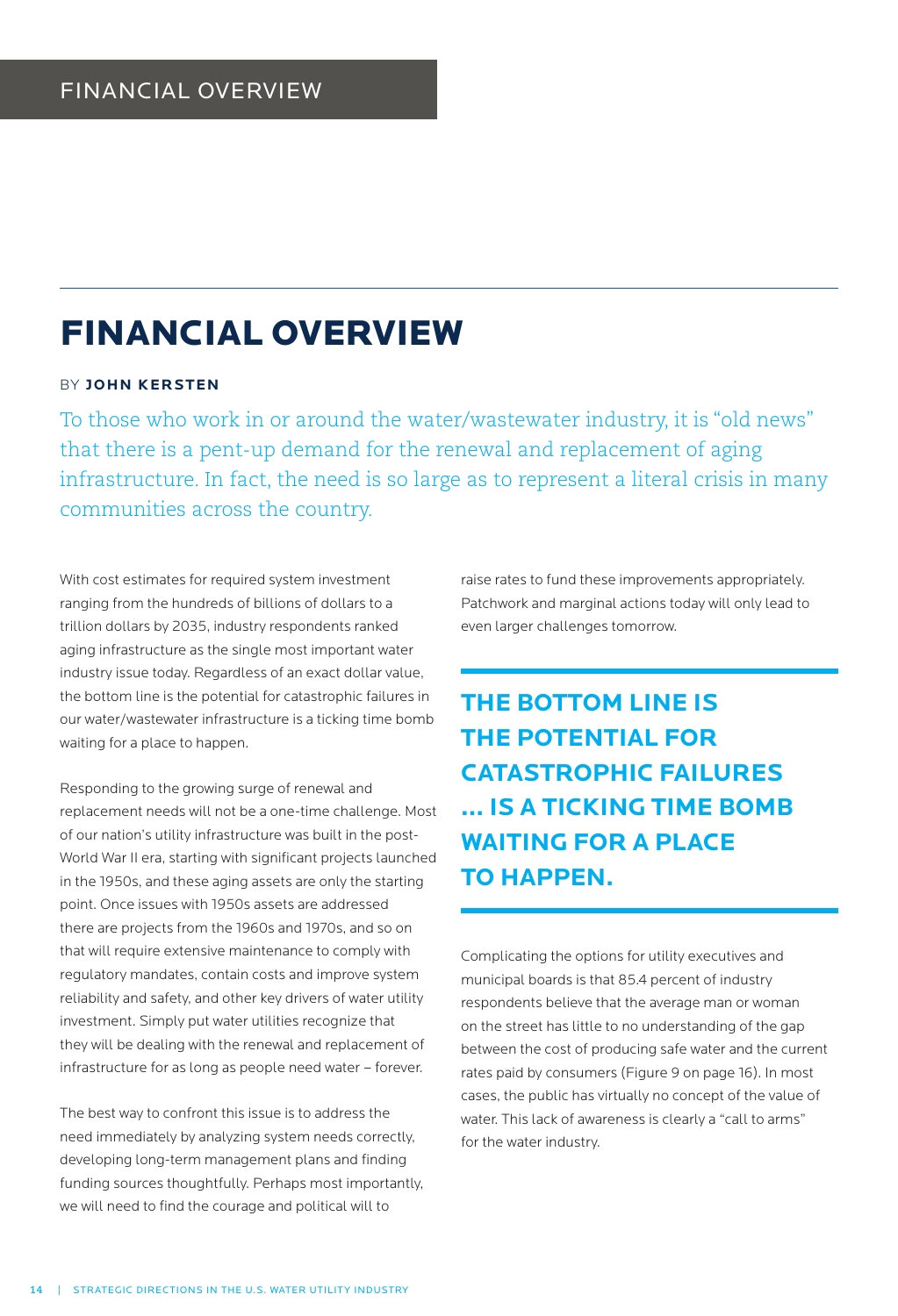**Rehabilitation and replacement of aging infrastructure has a significant impact on the financial health of utilities.**

black & Veatch | **15**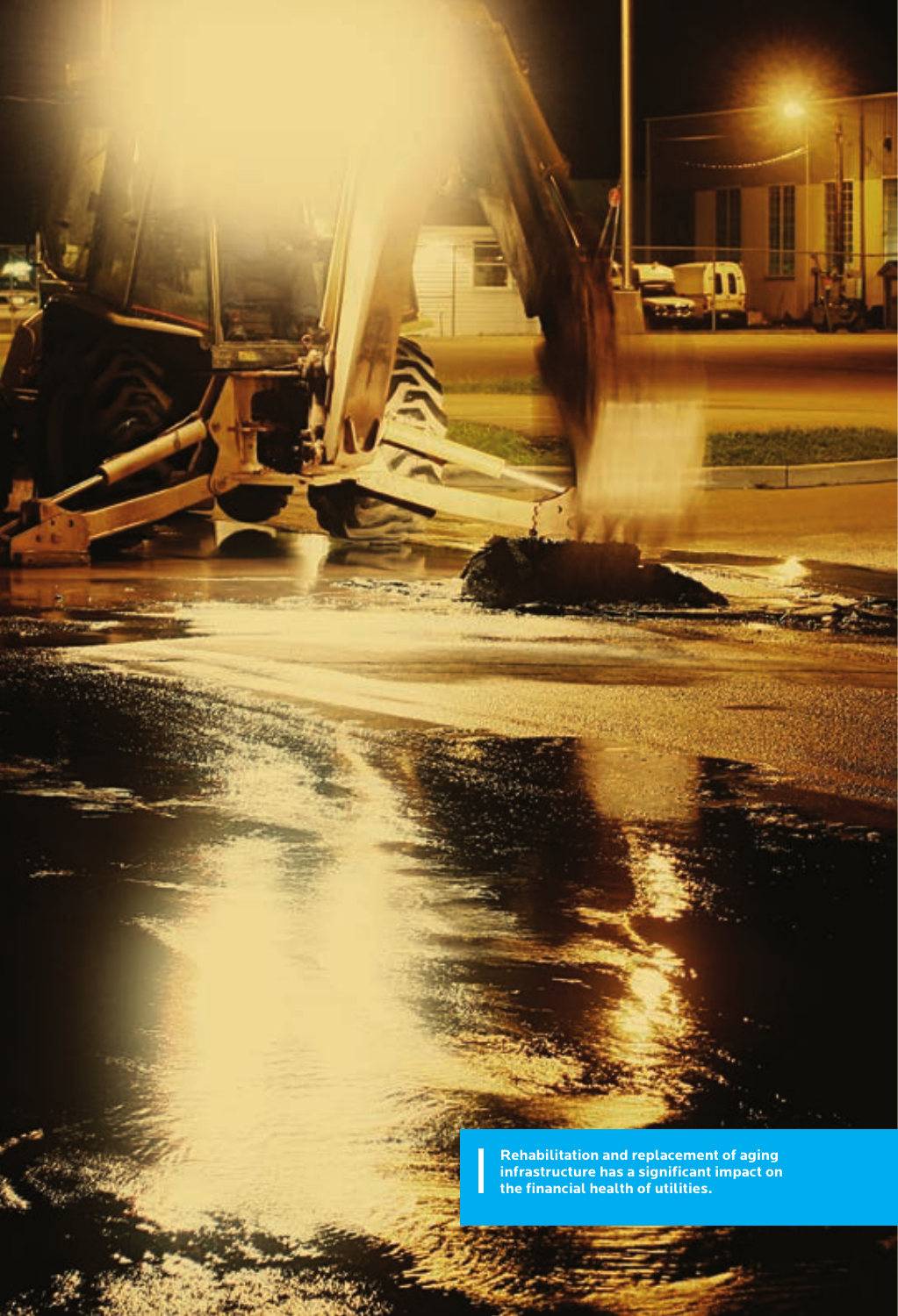### financial overview

Interestingly, nearly 50 percent of these same respondents feel that customers will probably be willing to pay the higher rates needed to address pressing infrastructure needs (Figure 10). This finding suggests an inconsistency in the water industry's management of its relationships with its customers. Customers certainly won't enjoy seeing rates and charges rise, but we have no other option but to pay the full costs to provide this critical service. The near-term question is will local elected officials be willing to overcome the political pressures aligned against raising rates? The key to solving this problem is improving customers' understanding of the value of the water delivered to their homes.

The survey also gives a peek into the future of investment spending. There is no doubt that significant dollars will

be needed to fund renewal and replacement. But what technologies will be there to support the industry in the future? Nearly 60 percent of responders said technology to increase efficiency and to manage assets more effectively will be the areas given the most emphasis in the future (Figure 11).

These technologies address current assets, doing more with what we have and finding ways to do it cheaper. Given this state of the industry, where will the money come from? Is it available? Can we access it? What's the catch? The catch is that it might not come from the same sources or as easily as it used to. Utilities can still access some grant monies and low interest rate government loans, but quantities are limited, so the bulk of this pent-up capital demand will have to come from somewhere else.

#### *Figure 9*  **under standing the ga p be tween co sts and ra tes**



#### *Figure 10*  **WILLINGNESS TO PAY INCREASED RATES**



#### *Source: Black & Veatch*

*Survey respondents were asked to rate how well customers understand the gap between the cost of producing and treating water and current rates. Nearly 85 percent of respondents indicated customers had little to no understanding.* 

#### *Source: Black & Veatch*

*Survey respondents were asked if customers are willing to pay increased rates to support capital spending requirements.*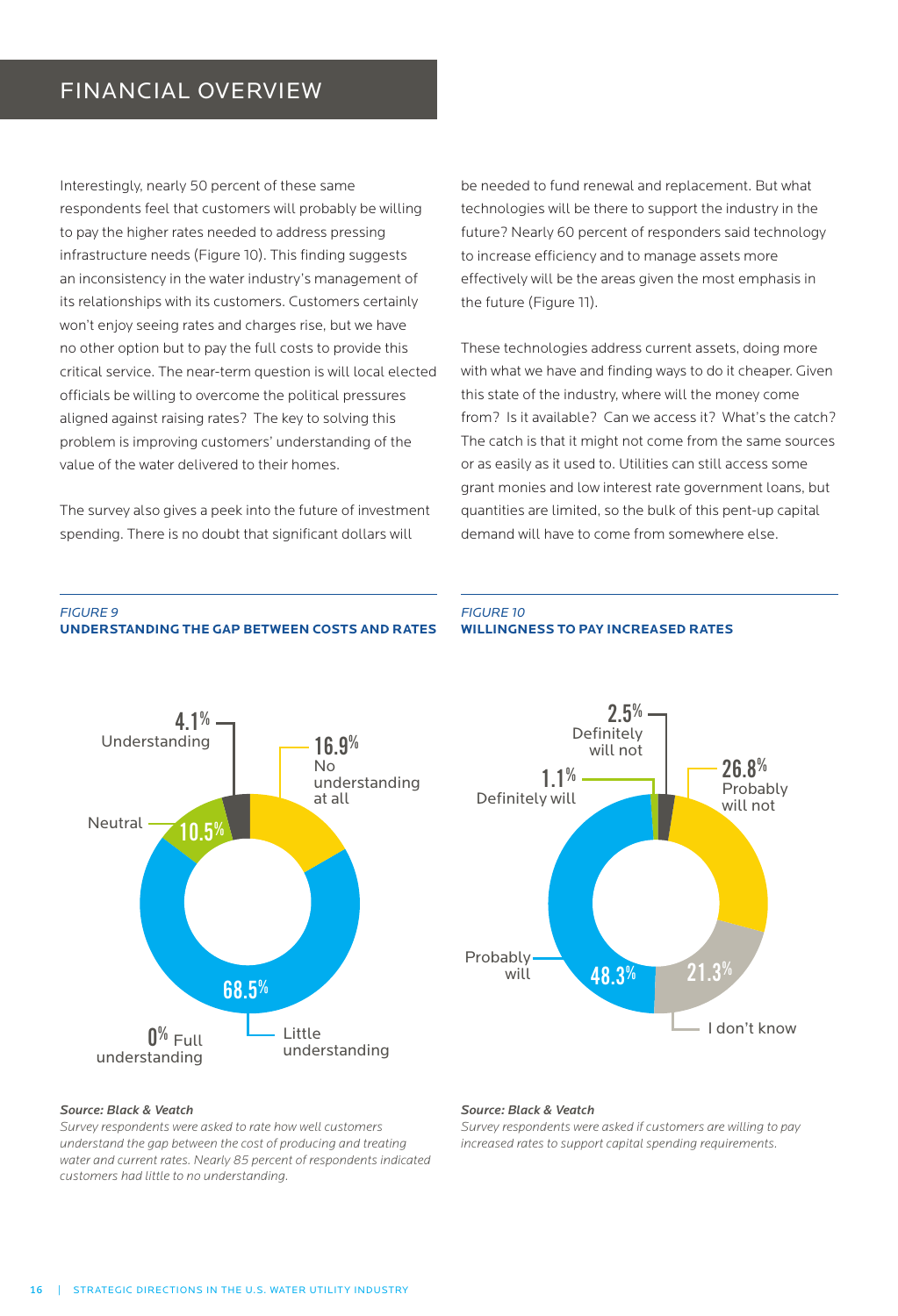#### *Figure 11* **NEW TECHNOLOGY EMPHASIS**



*Source: Black & Veatch* 

*Survey participants were asked to select one of the above choices regarding technologies the industry should emphasize.* 

Nearly 74 percent of respondents feel that infrastructure renewal has a strong impact on the financial health of their utility. Physical assets are examined, deterioration rates are estimated, and in many cases, the operational impacts of aging infrastructure are analyzed and quantified. But finding the resources to respond to these needs continues to be difficult. According to respondents, only 27 percent believe that funding will be sufficient (Figure 12 on the next page).

Respondents suggest that the revenue bond market will be their primary financing vehicle, but post-2008 financial due diligence standards are significantly more stringent than before, making it unlikely that the market will support the vast quantity of bonds necessary to fund needed projects. Rating agencies and institutional investors expect significantly increased disclosure of operating and financial conditions, and solid reports on non-financial, regulatory, management and local economic conditions are required for municipalities to obtain favorable ratings and interest rates. For many water utilities and municipalities, this will require the search for alternative funding streams, many of which have not yet been examined (Figure 13 on the next page).

Numerous industry forecasts, reviews, outlooks and projections indicate that the capital requirements to solve the aging infrastructure problem are so large that the public sector will have to consider other sources beyond just traditional bond financing. Yet the respondents indicate very limited interest in any form of publicprivate partnerships. The hurdles are likely varied in different locations, and may reflect political resistance, management resistance, or perceptions regarding legal constraints or the costs and value of potential financial arrangements.

Privately managed infrastructure funds with billions of dollars available for investment in water/wastewater infrastructure should recognize that regardless of the reason, private investment in municipal water assets is still viewed with suspicion. Proponents of public-private partnerships have significant work ahead of them if they are to become a meaningful part of the answer to the water industry's thirst for capital, but those within the industry must recognize that the old ways of doing business have circled the drain.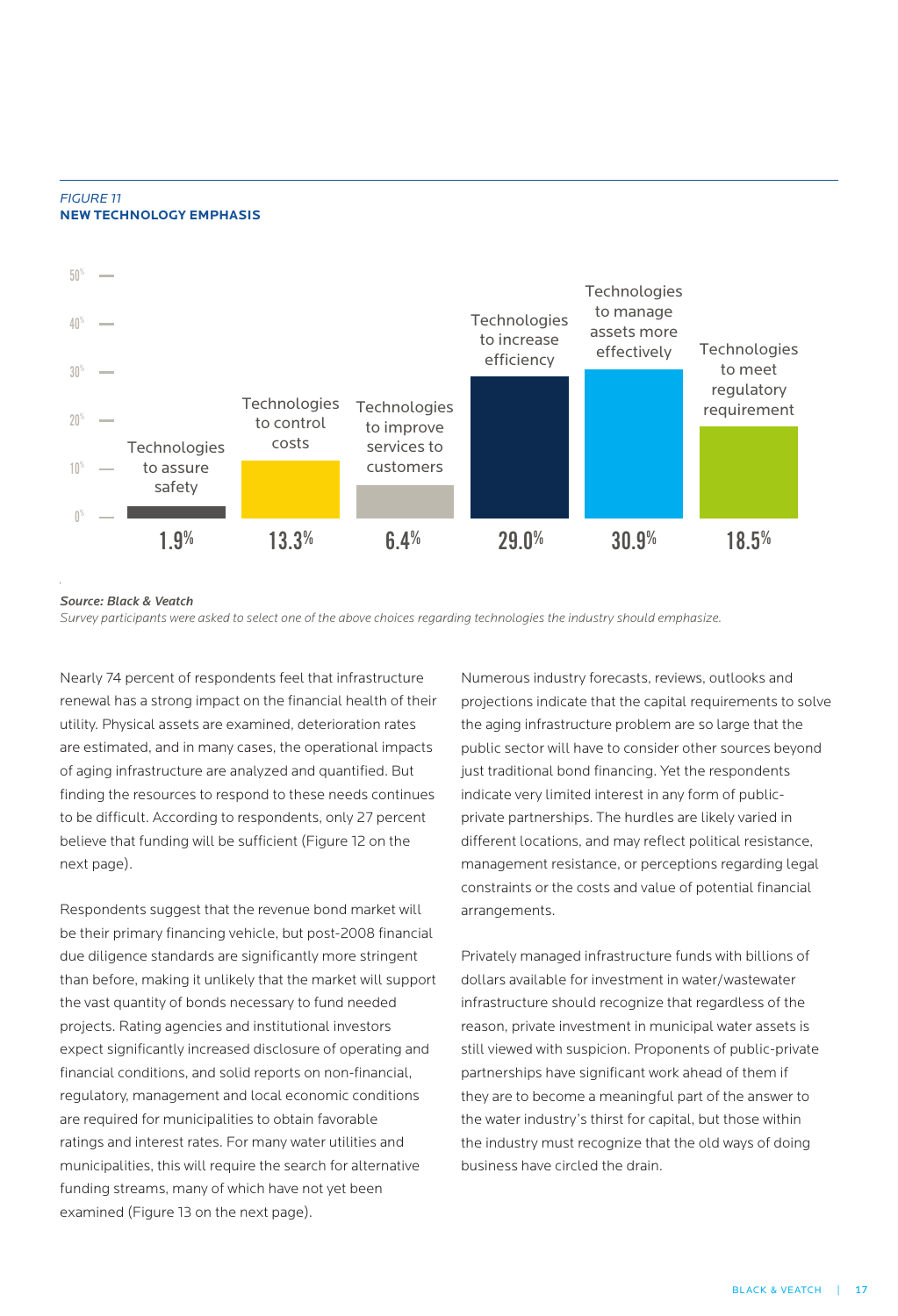### financial overview



#### *Figure 12* **Funding Availabili ty for Capital Infra struc ture Pro jecTS**

#### *Source: Black & Veatch*

*Survey participants were asked, "How available is funding for capital infrastructure projects for your utility during the next five to 10 years?" Just over one-fourth stated "Funding will be sufficient."*

#### *Figure 13*  **Financing Me thods Adopted or Considered to Su pport Capital Need s**



*Source: Black & Veatch*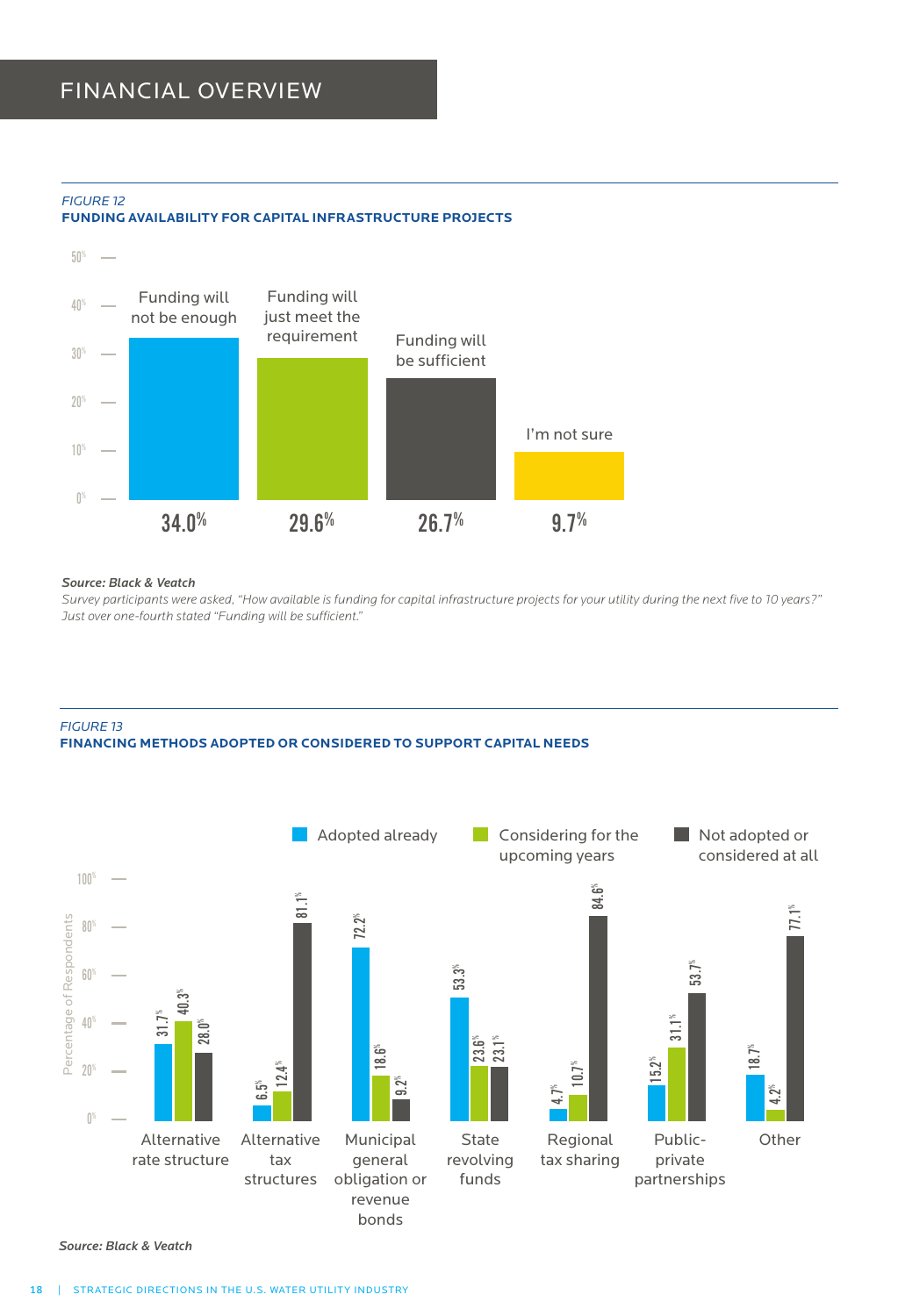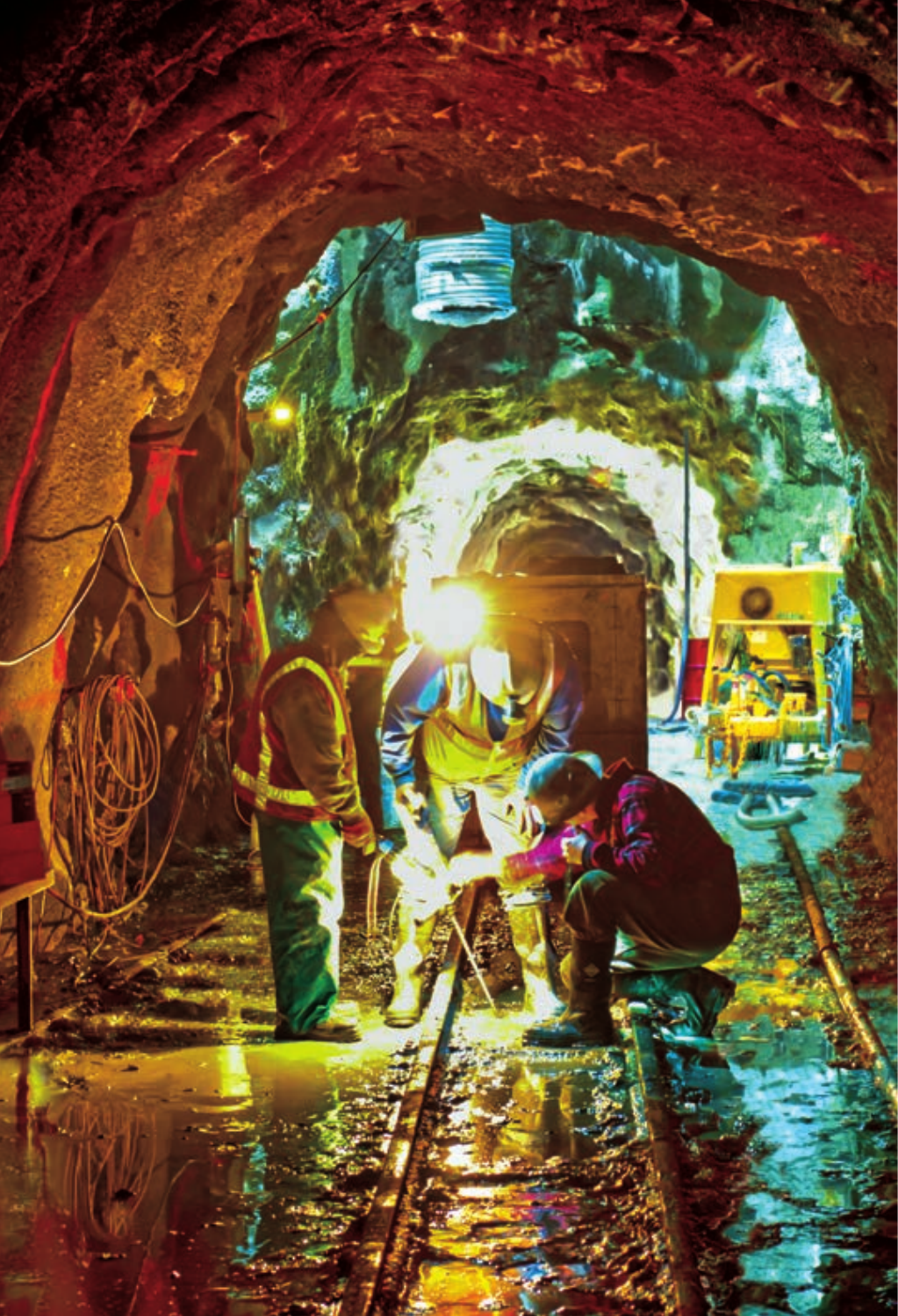## sustainability and the water-energy nexus

#### By **steve tarallo and bob hulsey**

More than five years have passed since the concept of "sustainability" entered the mainstream of the water industry. "Exactly what does sustainability mean and how does it apply to my utility?" and "Is sustainability just a passing fad?" were recurring questions when the term originally surfaced.

Today, local and national association conferences, seminars, webinars and other water industry events, typically include elements devoted to all things "sustainable." Industry research organizations develop and support projects that investigate sustainability concepts and assessment methods and tools. In addition, a growing number of utilities are applying sustainability tools and methods to address significant operational challenges and capitalize on opportunities to advance strategic objectives.

The water industry generally now accepts that sustainability can mean different things to different utilities and that it is certainly not a passing fad. Rather, sustainability is now widely viewed as a utility management framework that can provide significant benefits. Evidence of this trend is reflected in the survey results: Nearly all of the respondents think sustainability is important, and more than half consider it to be a strategic focus for their utilities (Figure 14).

The issues and challenges that drive water utilities to seek sustainable solutions are as diverse as the industry itself. Although it is generally accepted that using less non-renewable energy, chemicals and water is environmentally sustainable and the right thing to do, many utilities historically have assigned more weight to practical, local economic and community/social issues when making decisions. These economic and community/ social considerations are region- and utility-specific and often drive utility strategic planning activities. Meeting regulatory requirements and serving the community are generally paramount. In appraising the potential to invest in largely discretionary sustainability programs and projects, the industry has embraced, and many utilities have begun to apply, the Triple Bottom Line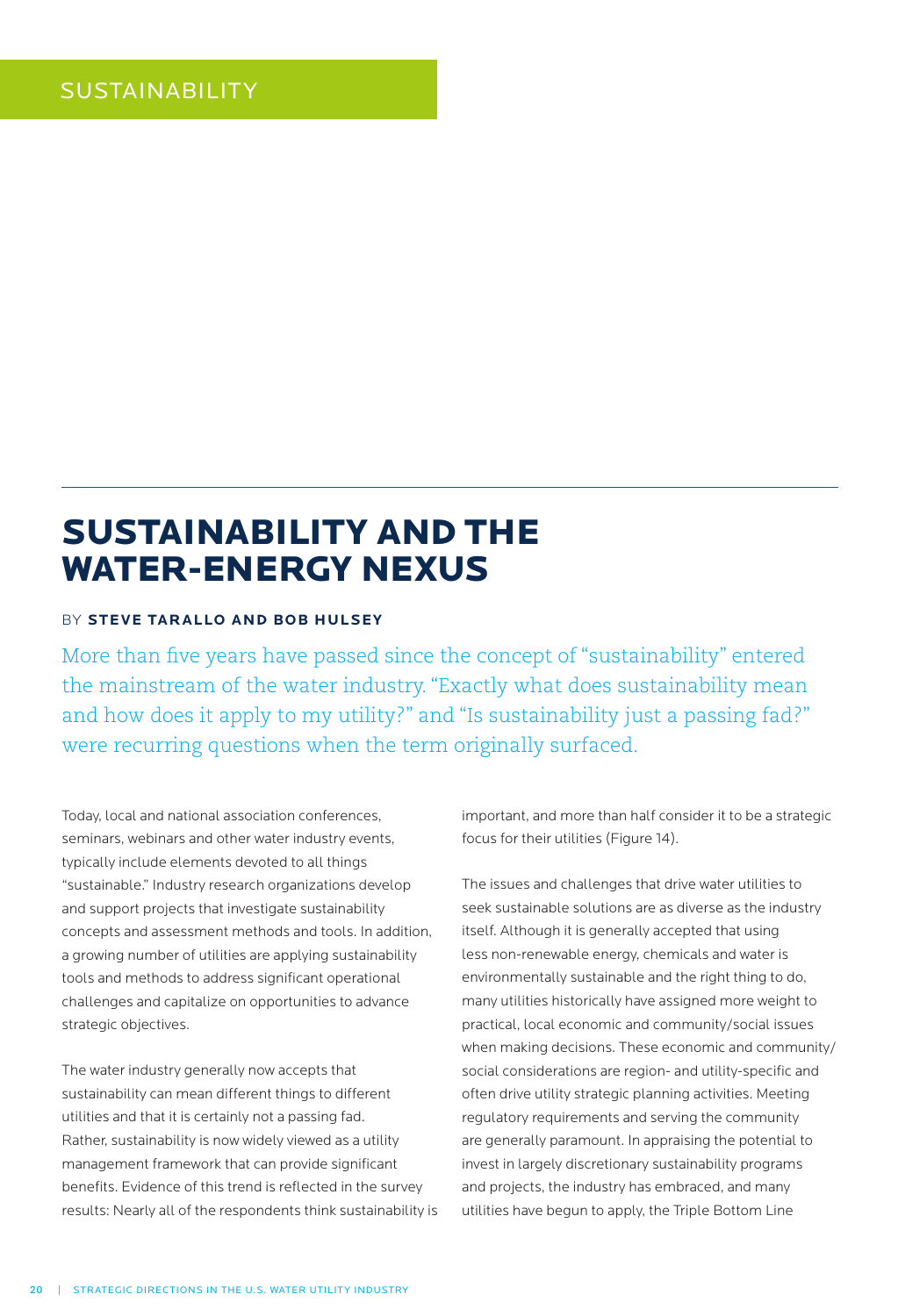(balancing environment, economics and social/ community considerations) framework for sustainability decision-making.

Survey participants were asked to select the most significant sustainability issue for their respective utilities. The results from this question are represented in Figures 15 (page 22) and 16 (page 23). Predictably, energy use is the overriding sustainability issue with nearly half of respondents choosing energy efficiency.

The effects of energy use and cost on the Triple Bottom Line performance of water and wastewater utilities are impossible to ignore. Energy costs are second only to labor in most utilities' operating budgets, and energy represents the largest controllable operational expenditure of most utilities. Energy costs are putting additional pressure on utilities' finances, making it more difficult to meet the substantial capital investment needs required to address aging infrastructure and more stringent regulations. Similarly, decreased capital limits utilities' ability to invest in "green" projects such as renewable energy development. The economic impact on water and wastewater utilities is particularly stressful during periods of economic pressure when budgets are squeezed by decreased revenues and funding constraints.

Water conservation and water scarcity responses, which totaled 39.1 percent, were disproportionately from the South and West regions where water scarcity has been a significant public policy concern for several years. Conserving precious water resources can reduce total energy and chemical use (when combined with management practices that capitalize on lower throughput to optimize treatment), as well as lower the amount of residuals that need to be disposed.

For areas dealing with water scarcity issues, water conservation also reduces the need to pump from far away supplies or rely on treatment of lower quality sources. Low quality water sources usually require more advanced treatment – which often requires additional energy use. With every 1,000 gallons of water produced and pumped from fresh water sources, approximately 1.5 to 2 kWh of energy is consumed. Utilities striving to maintain a

#### *Figure 14*  **SUSTAINABILITY IN THE WATER INDUSTRY**



#### *Source: Black & Veatch*

*Survey participants were asked to select one item from the above choices that best represents their view on the importance of sustainability in the water industry.*

**The effects of energ y use AND COST ON THE TRIPLE Bottom Line performance of wa ter and wa stewa ter utilities are impossible to ignore.**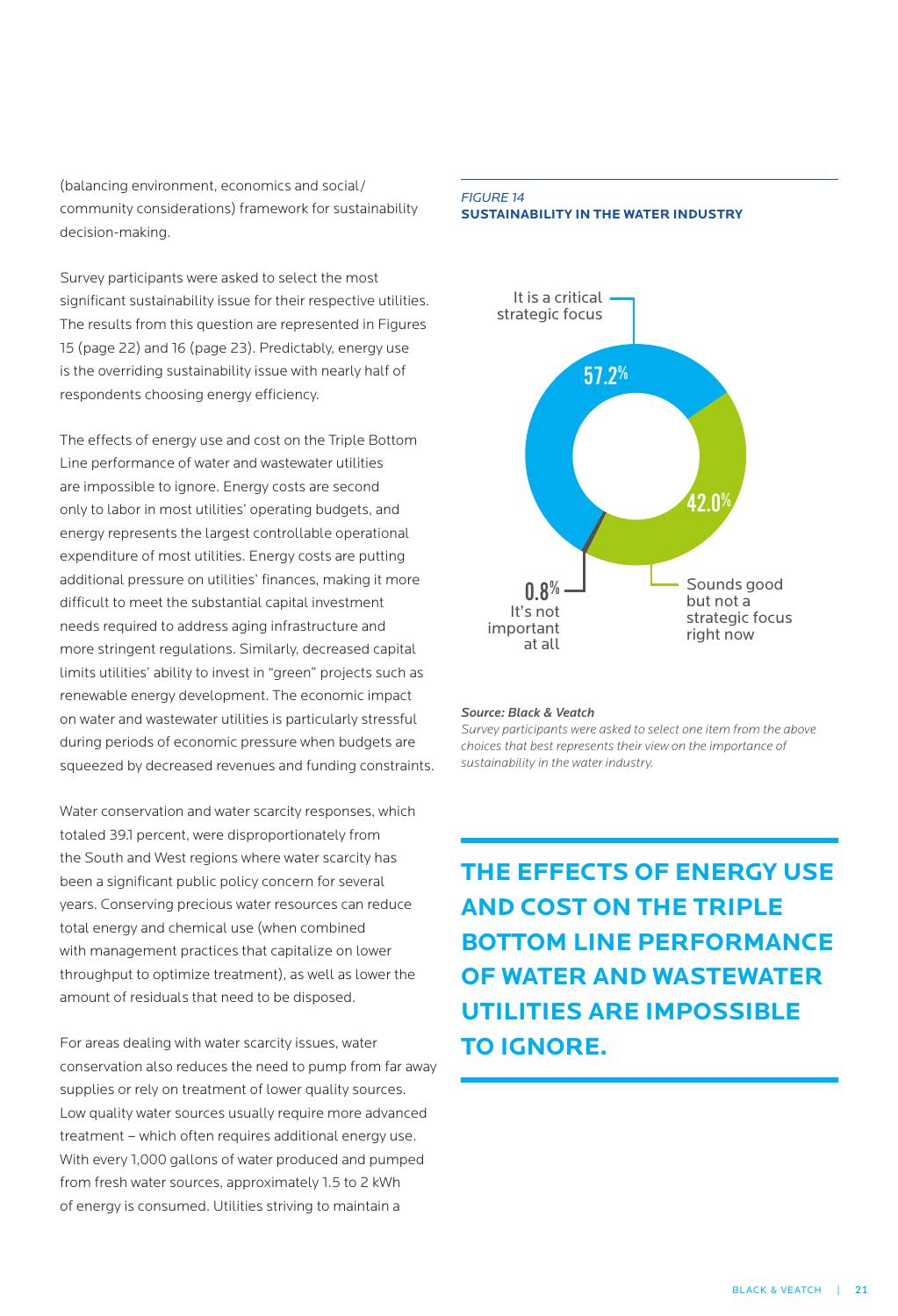### **SUSTAINABILITY**

sustainable supply of potable water need to also consider the energy required to move water from its source to consumers' taps.

Where brackish water merits consideration as a primary or secondary source, energy is a major factor. An additional 1 to 4 kWh of electricity is required for every 1,000 gallons of produced potable water. Furthermore, inland systems face additional issues related to the disposal of the brine produced from desalting. Although research in this area is uncovering novel uses for the salt content of treated brine, including the production of salable fertilizer products, managing brine is still a significant challenge for utilities. Saving water means saving energy and chemicals, which in turn makes an important resource – capital – more available for other uses.

While research into more effective means of separating salt from seawater has reduced the energy needs of desalination, it is still more sustainable to treat water with lower dissolved solids – especially when, as the survey shows, an alternative source such as "gray water" reuse is an option. Reclaimed wastewater is of growing interest to utilities worldwide as a reliable, pathogen-free source for irrigation and other industrial uses. This holds true even when advanced treatment for nutrient removal is required, as using the water closest to the need, lowest in salinity and in plentiful supply can satisfy growing requirements for industrial, agricultural and other non-potable demands.

Of the nearly 8 percent of respondents who think "other" issues are most important, a large majority

#### *Figure 15*  **most Significan t sustainabili ty issues**



**Conserving precious WATER RESOURCES CAN REDUCE TOTAL ENERGY AND chemical use, as well as lower the amount of RESIDUALS THAT NEED TO be disposed.**

#### *Source: Black & Veatch*

*Survey participants were asked which of the above sustainability issues is the most significant for their water utility.*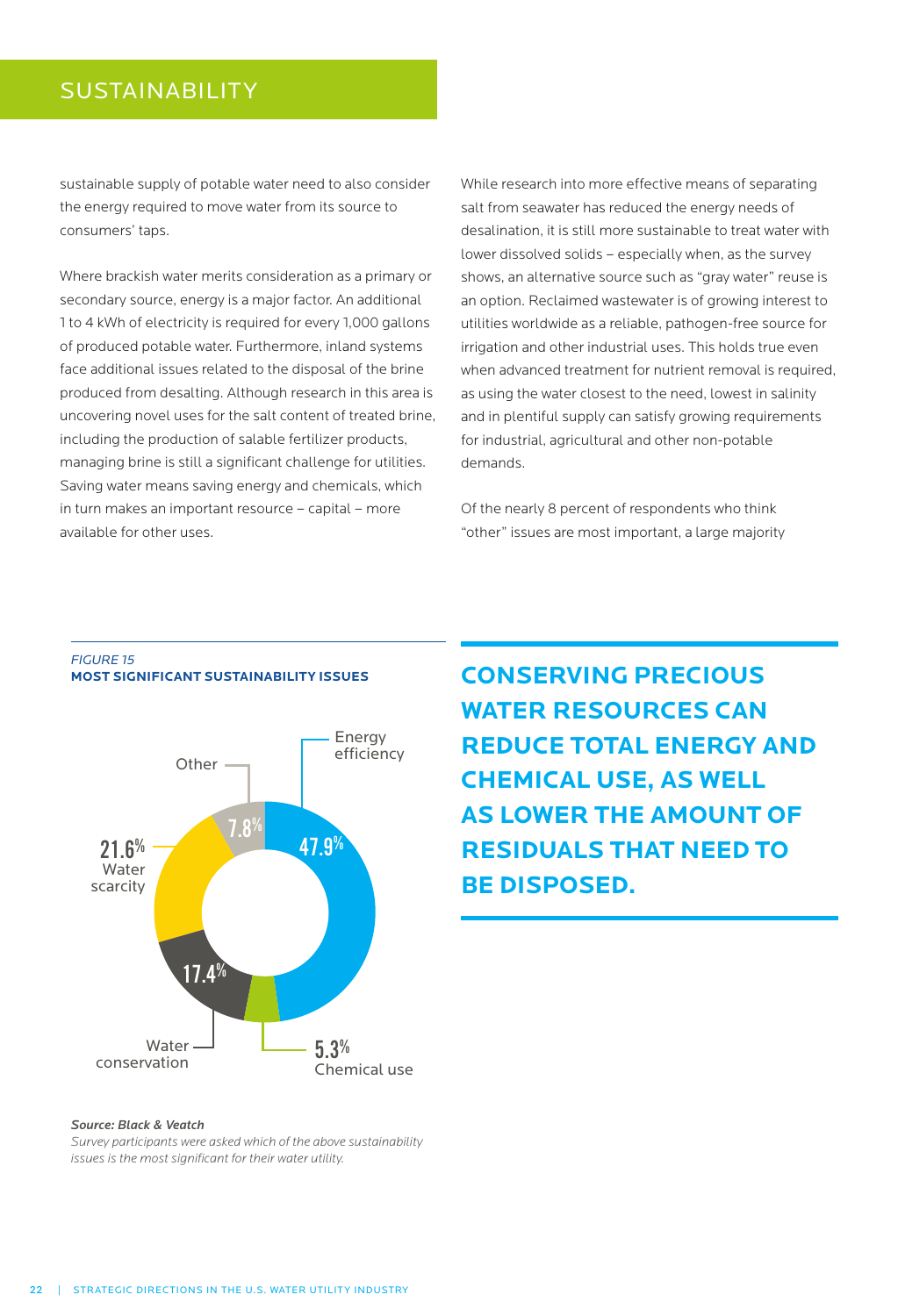identified "aging infrastructure" and "fiscal sustainability/ economics" as the most significant sustainability issues. These results reflect the generally strong connections in the minds of utility personnel among asset management, financial health and sustainability.

Sustainability is increasingly viewed within the water utility industry as a driver for investment and positive returns (a value mindset) as opposed to strictly an environmental concept. Asset management facilitates a positive feedback loop between investments in energy efficiency and aging infrastructure. A clear example of this loop is the repair/ replacement of deteriorating pipes to reduce water loss/ leakage from a water distribution system, which includes energy-intensive pumping within the cycle. Every day, approximately 7 billion gallons of precious potable water

is lost through leaking pipes and mains. This represents a tremendous amount of energy that must be used to replace water losses within the system. By minimizing leaks, asset management activities reduce energy consumption, conserve water and reduce other negative environmental impacts, while extending the life and value of the water distribution assets. Wastewater utilities can reduce energy requirements and simultaneously improve effluent quality through process control automation and replacement of aged, oversized blowers and pumps with new, high-efficiency blowers and pumping systems.

Energy costs can account for as much as 30 percent of most utilities' operating budgets and account for more than 85 percent of water utility greenhouse gas emissions. It is not surprising that the survey results indicate that

#### *Figure 16*  **Regional View of Mo st Significan t Su stainabili ty Issues**

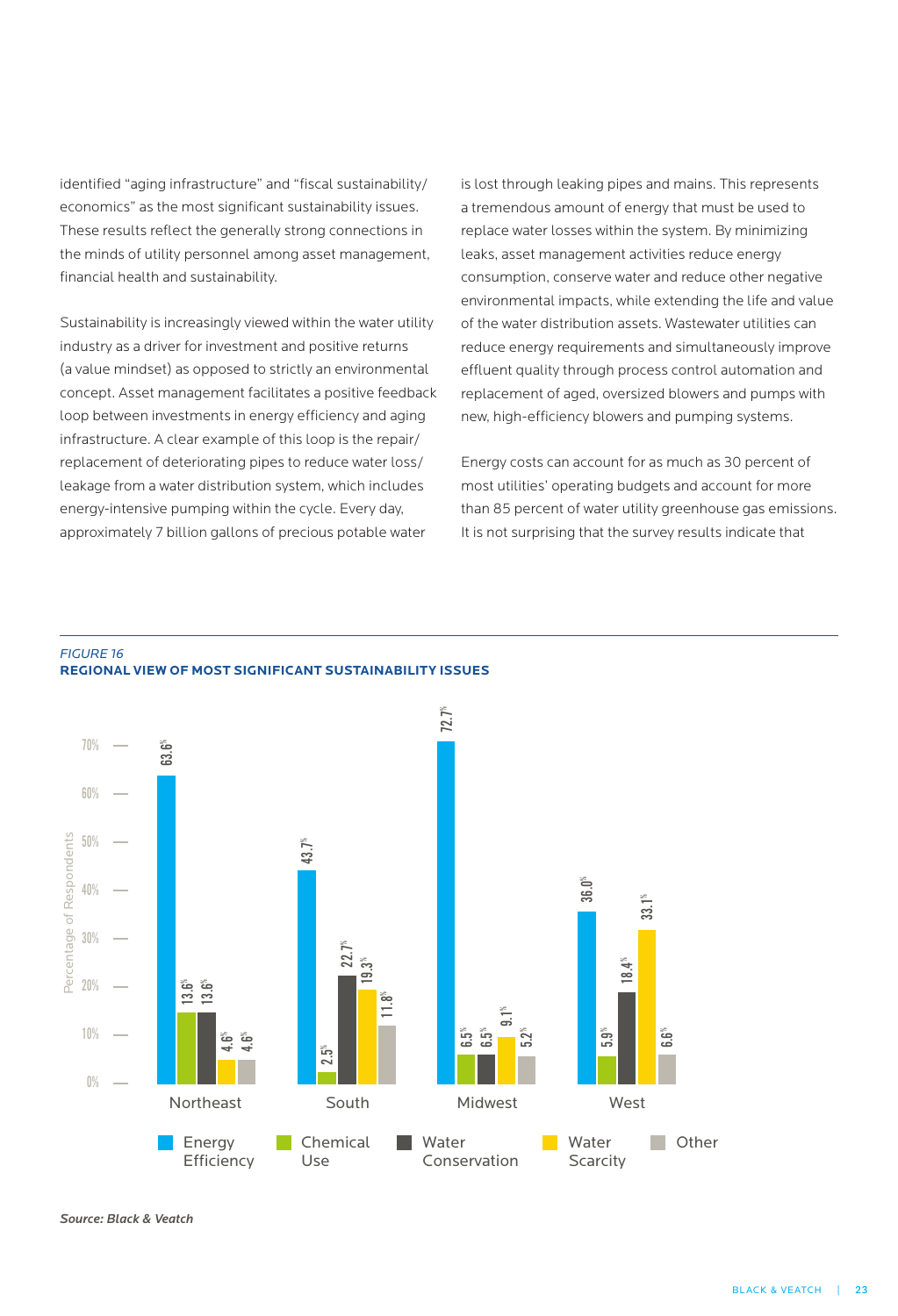### **SUSTAINABILITY**

the focus for sustainable energy management efforts is first on planning and "low-hanging fruit" solutions for energy efficiency/conservation, such as installing variable frequency drives and premium efficiency motors. More than 75 percent of the survey respondents said their utilities had undertaken "energy efficiency/optimization/ management" for "water sustainability in relationship to energy" (Figure 17).

Energy management activities can range from reducing energy consumption through fragmentary application of energy efficiency measures, to becoming energy-neutral

(generating as much energy as consumed) or even becoming net energy producers. Increasing automation of high energy-consuming processes and systems, such as aeration at wastewater treatment plants or distribution system pumping for water utilities, and making treatment plant operations more energy efficient are good starting points. This is especially true for smaller utilities that want to reduce energy use and save money but do not have the financial or staff resources to effectively implement larger-scale programs that involve major capital expenditures and higher risk tolerance.

#### *Figure 17*  **Action s Utili ties have taken for Water Su stainabili ty in Rela tion to Ener GY**



*Source: Black & Veatch* 

*Survey respondents were asked to select from all of the above actions they have taken in regards to energy use.*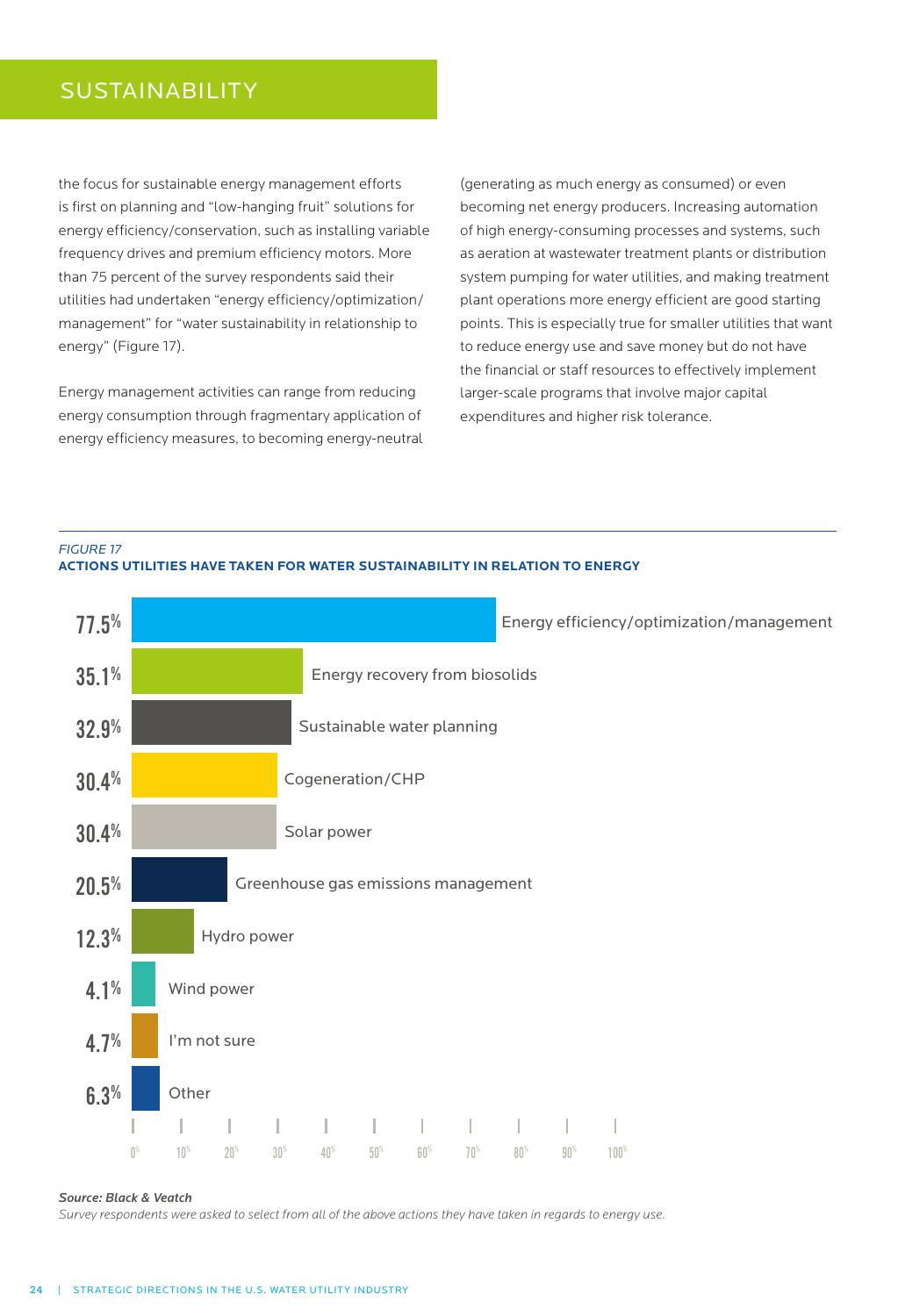

Although fossil fuels remain the predominant source of energy powering the water industry, the environmental and social issues associated with fossil fuels include impacts such as job creation/economic development, effects on water quality, energy supply reliability and air emissions. Conserving energy through efficiency measures and demand-side management can save money to invest in other essential projects with favorable financial returns and benefits to the environment and community.

**survey results confir m that the biggest challenges facing utilities pursuing SUSTAINABLE WATER AND ENERGY SOLUTIONS ARE economic.**

Leading utilities are also taking additional steps towards hedging future energy price rises and maximizing environmental benefits by investing in energy recovery, cogeneration/CHP and renewable-energy projects. These projects typically require large capital investments and can have longer (greater than five to 10 years) payback

times than smaller-scale energy efficiency projects, but they often result in positive net present value as well as hundreds of thousands of dollars of recurring positive cash flow once the initial investment pays back. In most cases, capital-intensive energy recovery projects are implemented incrementally over time and in conjunction with energy efficiency improvements as part of a larger strategic energy management plan.

The survey results confirm that the biggest challenges facing utilities pursuing sustainable water and energy solutions are economic. Technologies are available and, in most cases, well-proven, so technological challenges are rarely this stumbling block. The non-economic benefits are clear and largely undisputed: What utility doesn't want clean air, clean and abundant water, and a satisfied community? Justifying financial investment in largely discretionary sustainability programs and projects to utility governing boards and political bodies while mitigating the risk of those investments, however, appears to be the largest challenge to widespread adoption of sustainable water and energy solutions for the foreseeable future. An important objective for water and wastewater utilities with a desire to advance sustainability strategic objectives will be to develop and implement new business processes, organizational change initiatives, and advanced project evaluation and risk analysis techniques geared towards honest justification and defense of sustainability program investments.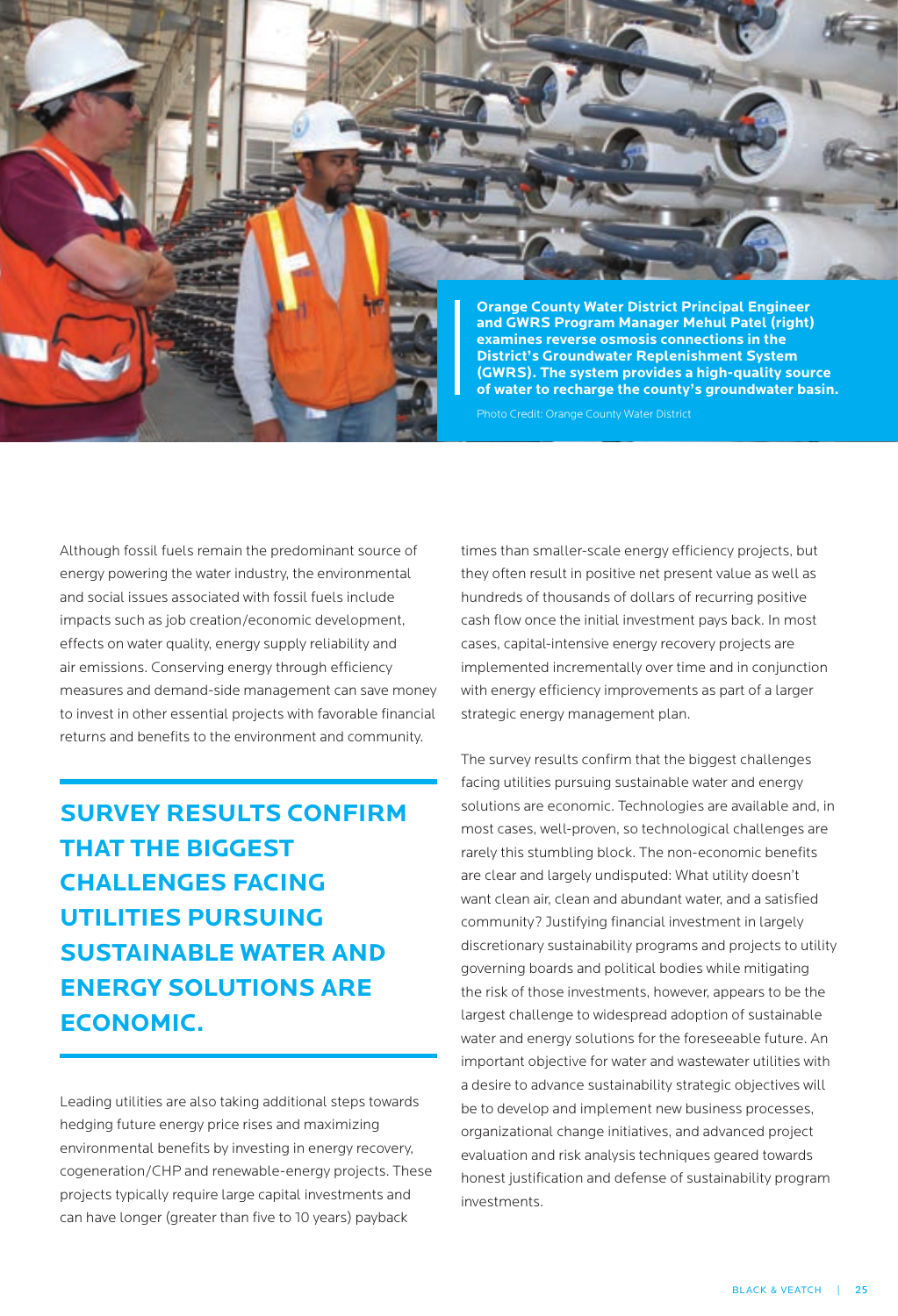## asset management overview

#### By **will williams**

Aging water and wastewater infrastructure was identified by the water utilities participating in the survey as one of the most important issues currently facing the industry, along with managing capital costs, energy costs and obtaining capital funding. The potential for system deterioration due to age is further compounded by expectations for growth (90 percent of survey participants indicated annual system growth was forecasted) that would further stress existing facilities.

To deal with these issues, many water utilities are implementing asset management programs. However, in many respects, the United States is playing catch up to leading water utilities in the UK and Australia where asset management has been at the forefront of delivering high levels of service to customers and efficiencies within the industry for years. In those markets, regulation has been the main driver of water utility action and we note that survey respondents identified regulatory compliance as one of the main drivers for infrastructure investment here in the United States as well.

Less than 27 percent of survey participants believe that funding will be sufficient to meet future operating needs. Also noted was the need to do more with existing infrastructure. Good asset management practices

represent a proven methodology for water and wastewater utilities to maximize ratepayers' ROI, extend asset life and reduce life-cycle costs. In plain terms, an asset management framework allows an organization to determine:

- ■■ What assets it owns.
- ■■ What condition its assets are in.
- How these assets are performing.
- What service it currently delivers and what it needs to deliver in the future
- What risks there are to the services
- What assets will cost over their planned life
- When assets need to be repaired or replaced and how.
- What may need to be done differently in the future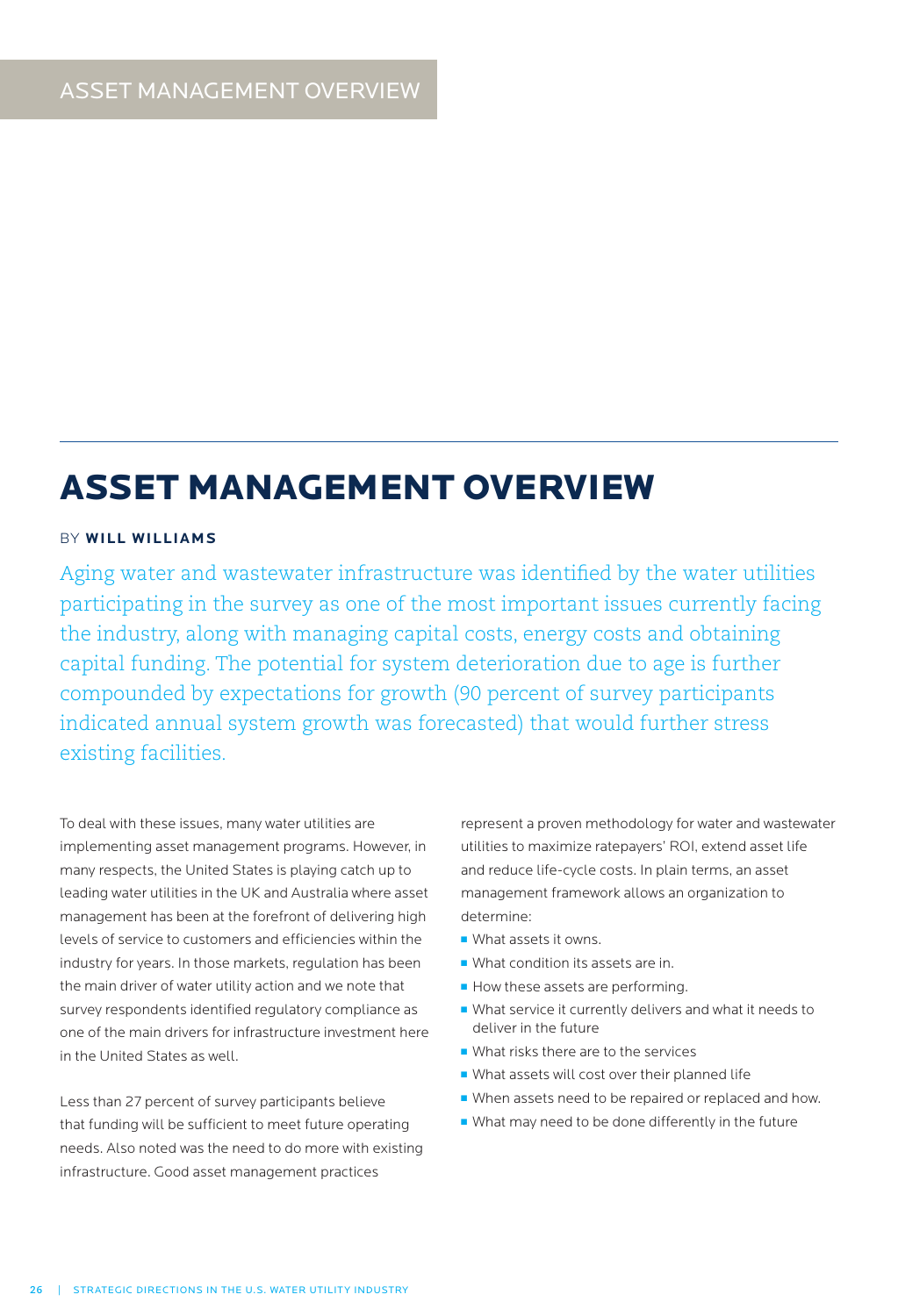



#### *Source: Black & Veatch*

*Survey participants were asked to select one of the above choices that best represents the status of asset management programs at their utilities.*

In seeking to improve asset management within an organization, it is advisable to undertake an asset management maturity assessment or gap analysis and compare results against good practice. From this assessment an asset management improvement program can be developed. Survey participants were asked if their utility had carried out a gap analysis and/or were implementing an improvement program. Overall, roughly a third (32 percent) of respondents stated no asset management assessment or improvement programs were in place or ongoing (Figure 18).

Interestingly, 17 percent of respondents were implementing an improvement program without having carried out an initial asset management assessment. It is difficult to implement an effective improvement program without first identifying what the existing gaps are and what the priorities are for improvement.

Black & Veatch always recommends undertaking some form of assessment before deploying capital. The highest proportion of utilities implementing an improvement plan without an assessment are located in the Northeast (36 percent).

There is a tremendous disparity among utilities serving smaller populations versus larger utilities when it comes to implementation of asset management programs. Nearly two-thirds (63 percent) of utilities serving populations less than 50,000 stated they had no asset management assessments or improvement program (Figure 19 on the next page). Here there is clearly room for improvement from the smaller organizations. Size is not a barrier to development of asset management programs and effective measures of service.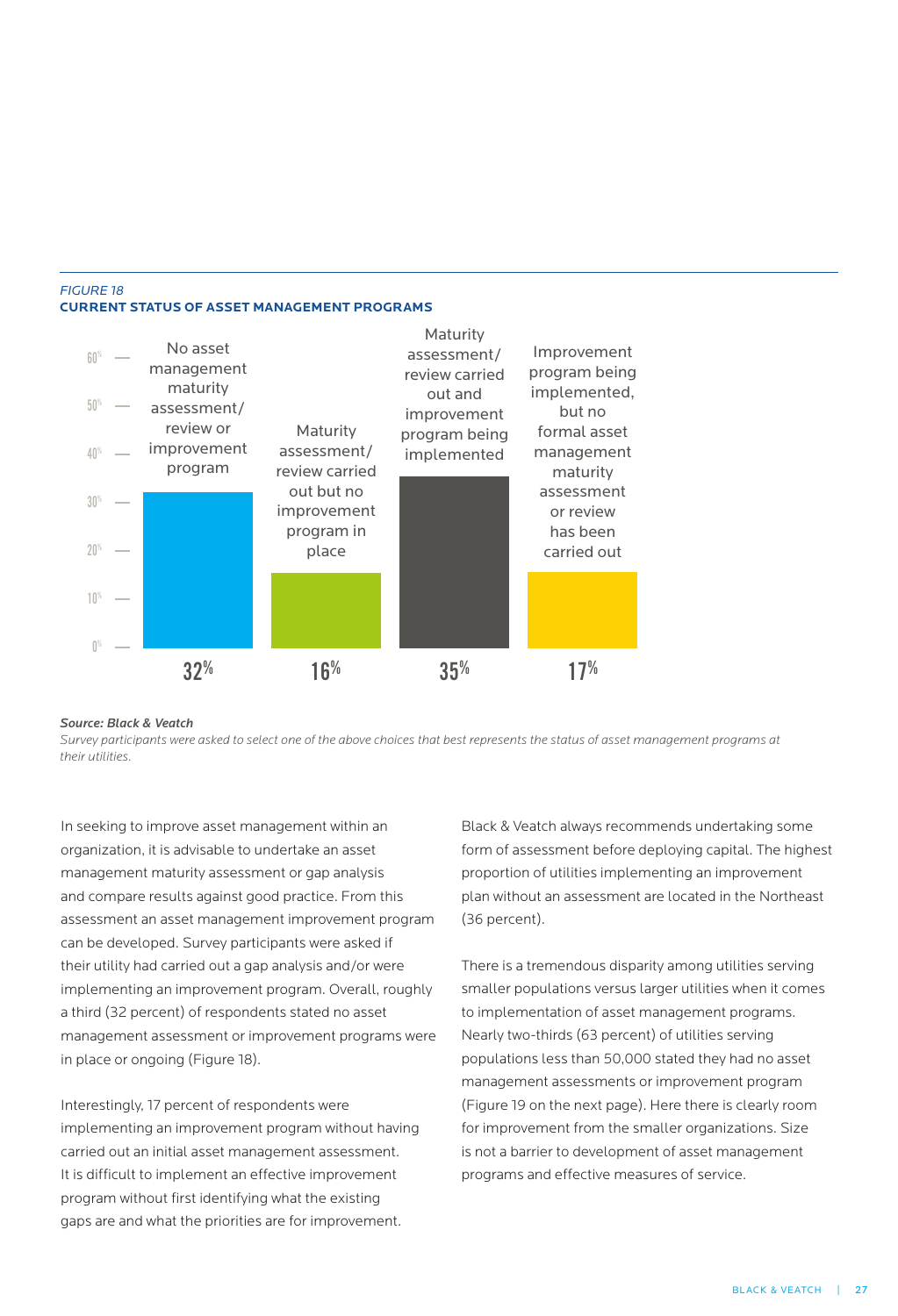### asset management overview

#### *Figure 19* **Curren t Status of Asset Manage ment Assessments and /or Improvement Progra ms by Si ze**  *<u>OF POPULATION SERVED</u>*



*Source: Black & Veatch*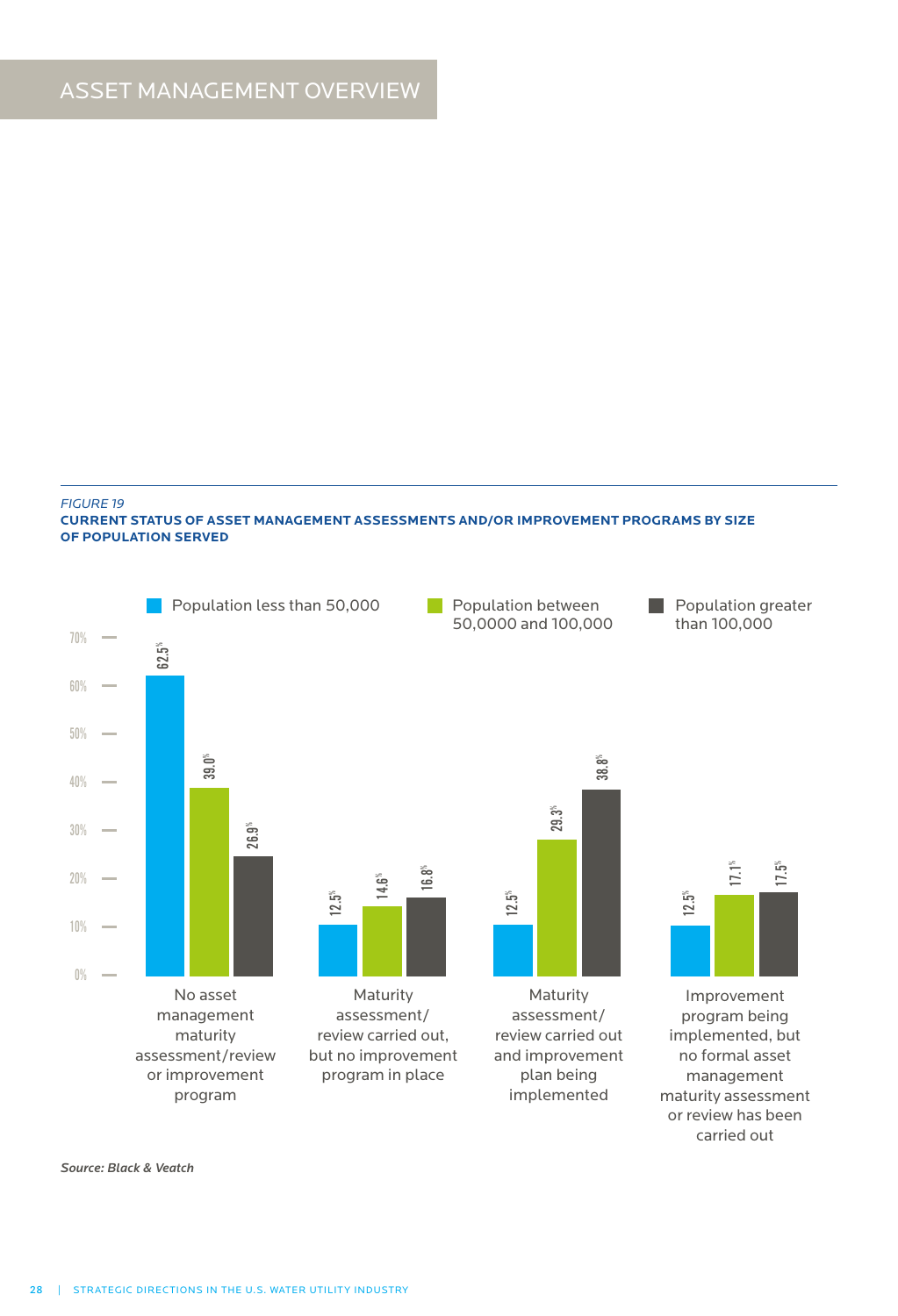#### **DATA QUALITY**

High-quality data has the potential to transform a utility's operations through improved business processes and streamlined operations, as well as prioritize capital investments. However, success in maximizing efficiencies is directly determined by the quality of data received from the asset management systems. Survey participants were asked to rate the quality of their asset information. This information is depicted in Figure 20 on the next page and shows the percentage of respondents who chose "good" or "very good" when asked about the quality of specific asset data.

Nearly 70 percent of respondents believe their basic asset information, such as the number of assets, type, size, capacity and age, as noted in the "asset characteristic" section is largely viewed as good or very good (note: 77 percent of water-only utility participates selected good or very good). For other data, such as asset condition and performance as well as replacement costs and value, the percentage of respondents who select "good" or "very good" declines. Also noteworthy is that there is no significant difference between utilities that provide water only services, water and wastewater services, or wastewater only services, related to the quality of data in these areas, indicating this is an industry-wide challenge.

However, this still leaves nearly half of respondents who reported their data as being average, poor or very poor. This is an important area for improvement, as without good quality data, utility leaders will be hard-pressed to plan, prioritize and justify capital programs and improvements.

#### **RISK MANAGEMENT**

Risk management is a key component of effective asset management and can be described as achieving the optimal balance between cost, risk and performance (or levels of service). Again, data is the essential ingredient for managing and improving utility operations in this area.

Survey participants were asked how risk was managed within their utility. Responses to this question indicate the majority of respondents use risk management for some asset groups or the majority of their assets (Figure 21 on page 31). Most of the utilities that stated that risk assessment processes were in place for the majority of assets also answered "Yes - for the majority of the assets" to the other three questions on risk management.

Another valuable set of data for utilities is level of service indicators. Industry best practice calls for levels of service indicators to be based on stakeholder requirements in order to be most effective and meaningful. Examples of levels of service indicators include water quality compliance, number of main breaks per 100 miles, number of sanitary sewer overflows per 100 miles and wastewater treatment compliance. Service levels should be key drivers in asset management planning. With sufficient data and good models, impacts on levels of service can be analyzed for different investment scenarios.

**There is a tremendous disparity among utilities SERVING SMALLER POPULATIONS VERSUS LARGER UTILITIES WHEN IT COMES TO IMPLEMENTATION OF ASSET manage ment progra ms ... Size is not a barrier to develo pment of asset manage ment progra ms and effective measures of service.**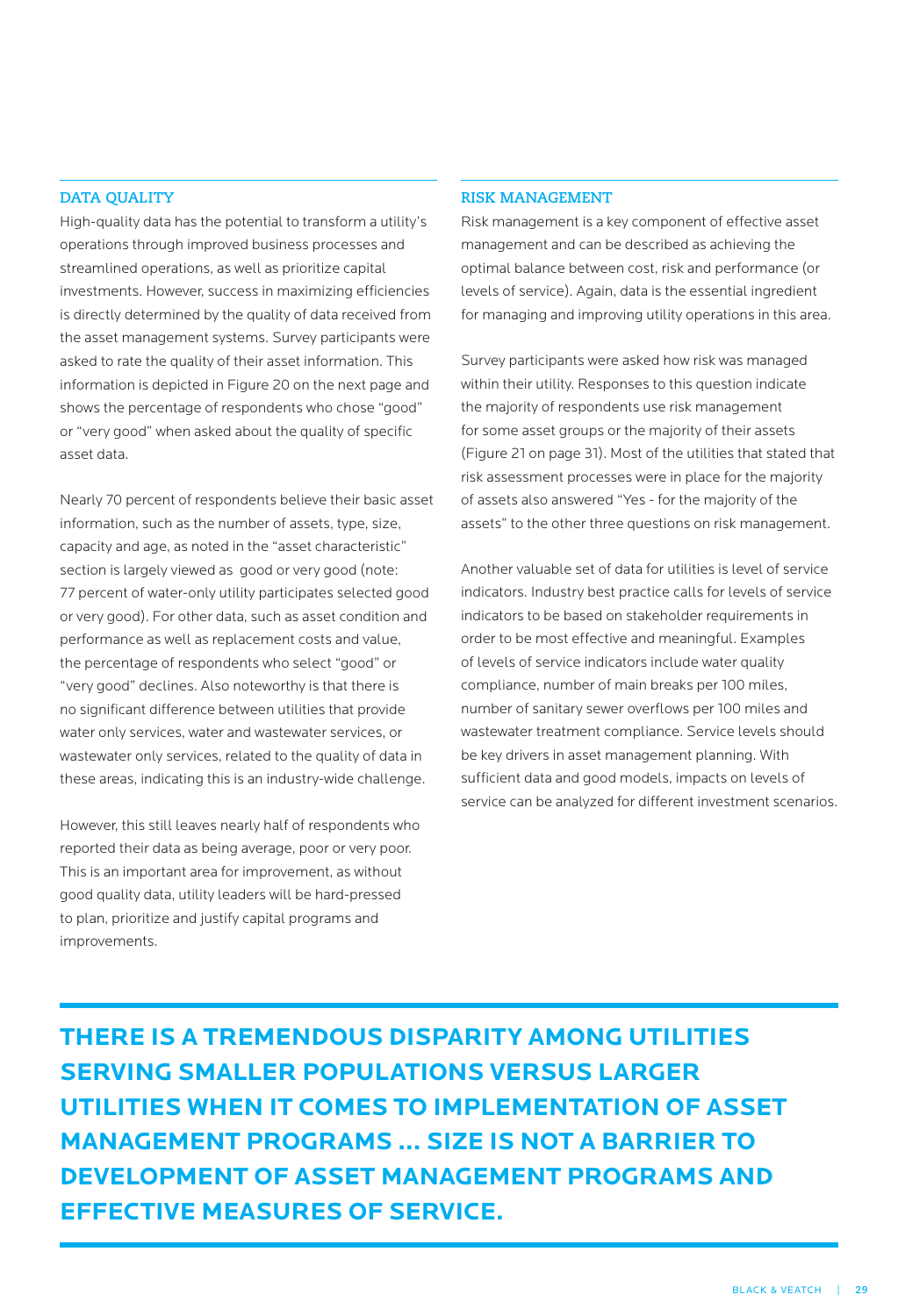### asset management overview

#### *Figure 20* **quali ty of da ta on utili ty assets ra ted "good " or "very Good "**



#### *Source: Black & Veatch*

*Survey participants were asked to describe the quality of their information on the assets their utility owns and operates. The chart above provides total percentage of respondents who ranked data as "good" or "very good" for each area.*

Survey participants were also asked how their organizations use levels of service indicators to measure service provided to customers and to inform their asset management planning. The results show that the majority (84 percent) of utilities monitor levels of service provided to customers. However, only 30 percent of respondents said that their levels of service indicators were influenced by stakeholder requirements (Figure 22 on page 32).

The following provides additional survey data related to level of service indicators:

- Nearly half (49 percent) of respondents are incorporating levels of service in their asset management planning.
- A higher proportion of water-only utilities (57 percent) use levels of service in planning as compared with water and wastewater (49 percent) and wastewater-only utilities (47 percent).

■ 38 percent of utilities serving a population of less than 50,000 do not use levels of service indicators. This is a significant difference when compared with utilities serving larger populations

#### **CHALLENGES AND CONCLUSION**

With nearly half of all survey participants indicating they have no assessment or asset management programs ongoing or in place, we now look at the challenges of implementing this essential tool for utility organizations. Survey participants were asked to identify the main challenge for implementing an asset management program at their utility and results of this question are highlighted in Figure 23 on page 33.

The majority of respondents identified developing the required systems and processes needed to improve asset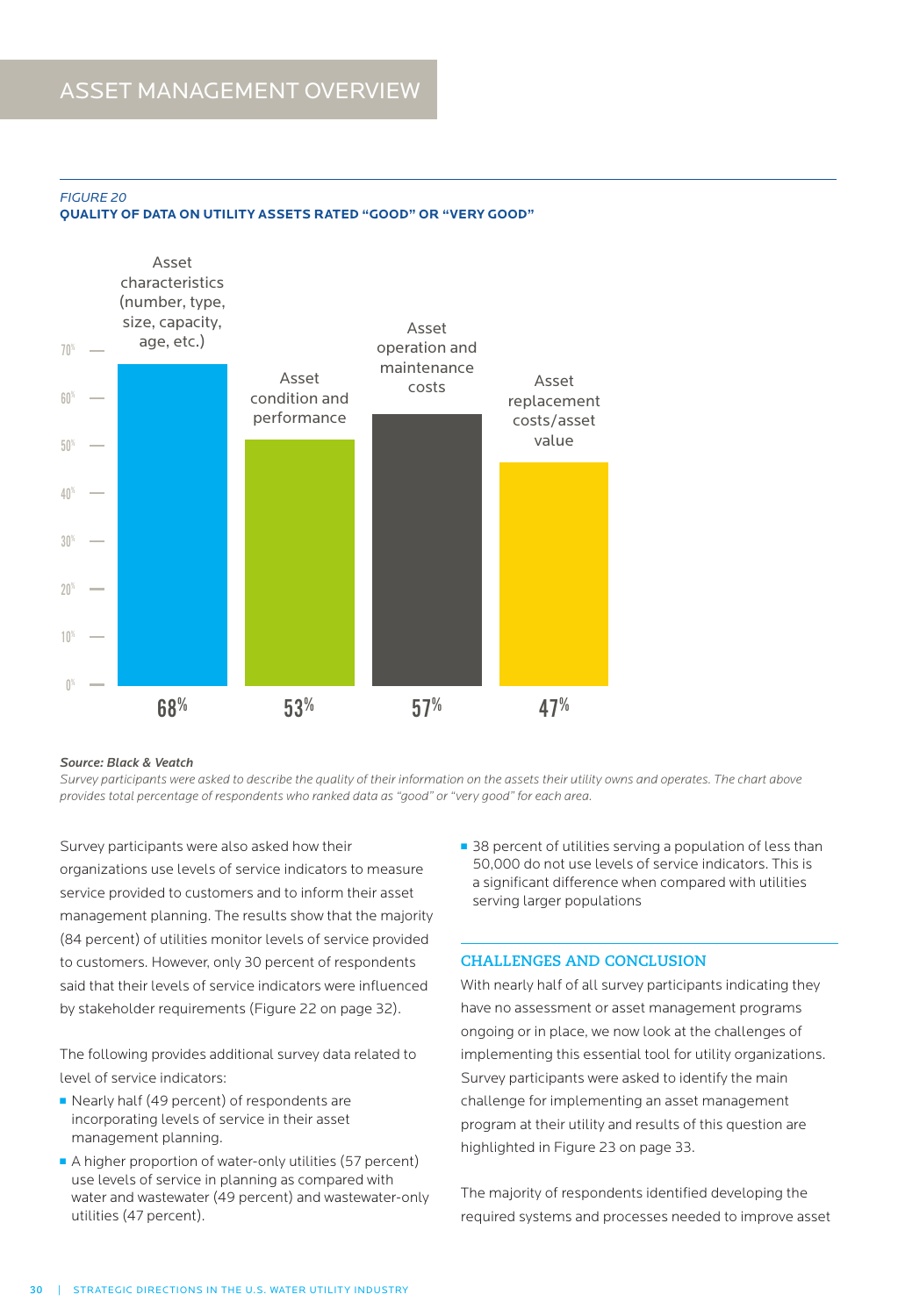

#### *Figure 21* **STATUS OF ASSET RISK MANAGEMENT PROGRAMS**

#### *Source: Black & Veatch*

*Survey respondents were asked to select the appropriate response for each of the above statements related to how asset risk is managed at their utility.*

management as their main challenge. This appears to be more of a challenge for medium-sized utilities (100-499 employees), where 73 percent selected this answer. By comparison, 50 percent of small utilities (less than 100 employees) and 55 percent of large utilities (more than 500 employees) selected this response. The responses to this question came from a broad range of utilities that were at various stages of their asset management programs and therefore there was no bias, either from utilities that had not yet started their program or those that were already at an advanced stage of implementation.

There was no correlation between those utilities that selected lack of asset data as their main challenge and those that reported their asset data as being poor. In fact, a number reported their data was good or very good. This leads us to conclude that utilities do not have uniform

coverage or quality of data across their complete asset stock and that data improvement is still a key challenge. In order to get the most out of their asset management programs, utilities need to be able to perform sophisticated analysis on the asset data, so its quality and quantity are important factors that require careful consideration and investment in long-term improvement plans.

Overall, the picture is one of a utility sector that is beginning to rise to the challenge of implementing asset management programs. The majority (68 percent) of respondents have started an asset management improvement program in some form. Decisions are being made based on asset data that is generally of good quality, with nearly half of utilities now basing their asset management decisions around levels of service.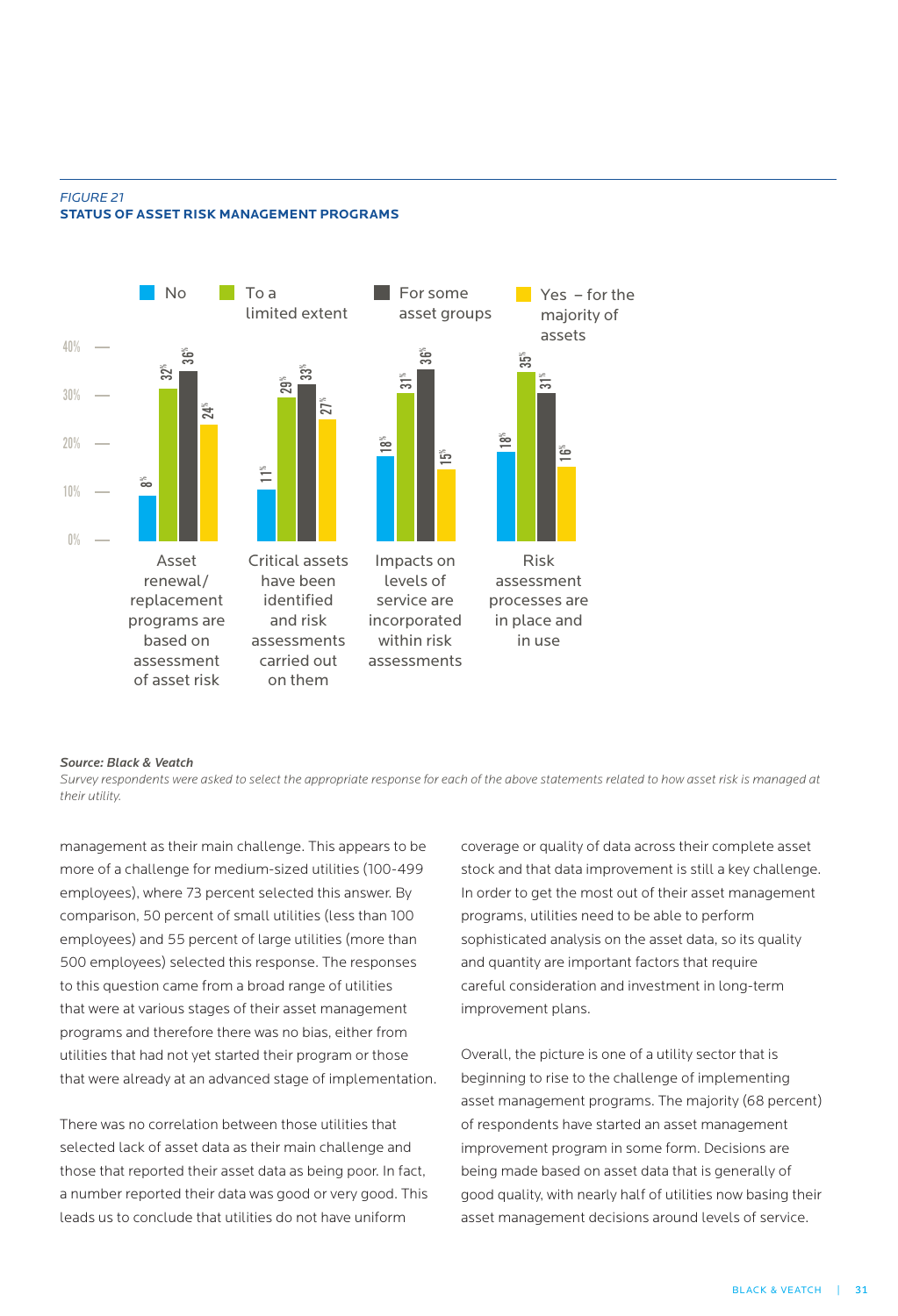### asset management overview

Smaller utilities that serve populations less than 50,000 are lagging in this area, with nearly two-thirds having not conducted or planned an assessment or asset management program.

The biggest single challenge for implementing asset management programs appears to be the development and application of the necessary systems and process improvements needed to embed asset management into day-to-day business and operational tasks.

Risk-based planning approaches are starting to be applied and levels of service are starting to be used to prioritize investment, although there is still room for improvement. Just over half of survey respondents (53 percent) have no, or limited, risk assessment processes in place. As noted within the Financial section, utilities accessing capital through traditional bonds and other financing mechanisms will likely be subject to more stringent requirements related to risk management and asset management.

As the U.S. water industry works to overcome major issues associated with aging infrastructure and fiscal constraints, asset management provides a comprehensive solution for reducing costs and improving services. Proven methodologies used across the UK and Australia have already yielded tremendous results that can be replicated in U.S. utilities.

Good ideas work regardless of region or geography, and proven methodologies remove guess work and provide assurance of success. Asset management frameworks are proven to reduce capital and operational costs while improving performance. In fact, the Institute of Asset Management (IAM) has stated, "Good asset management is not about spending more—it's about spending more wisely. Life-cycle planning and management has been shown to reduce the overall cost of asset ownership by around 30 percent, and sometimes much more."

#### *Figure 22*

**Use of Levels of Ser vice Indica tors (LSI) to Mea sure Ser vice**



#### *Source: Black & Veatch*

*Survey participants were asked how they use levels of service indicators to measure service to customers and to inform asset management planning.*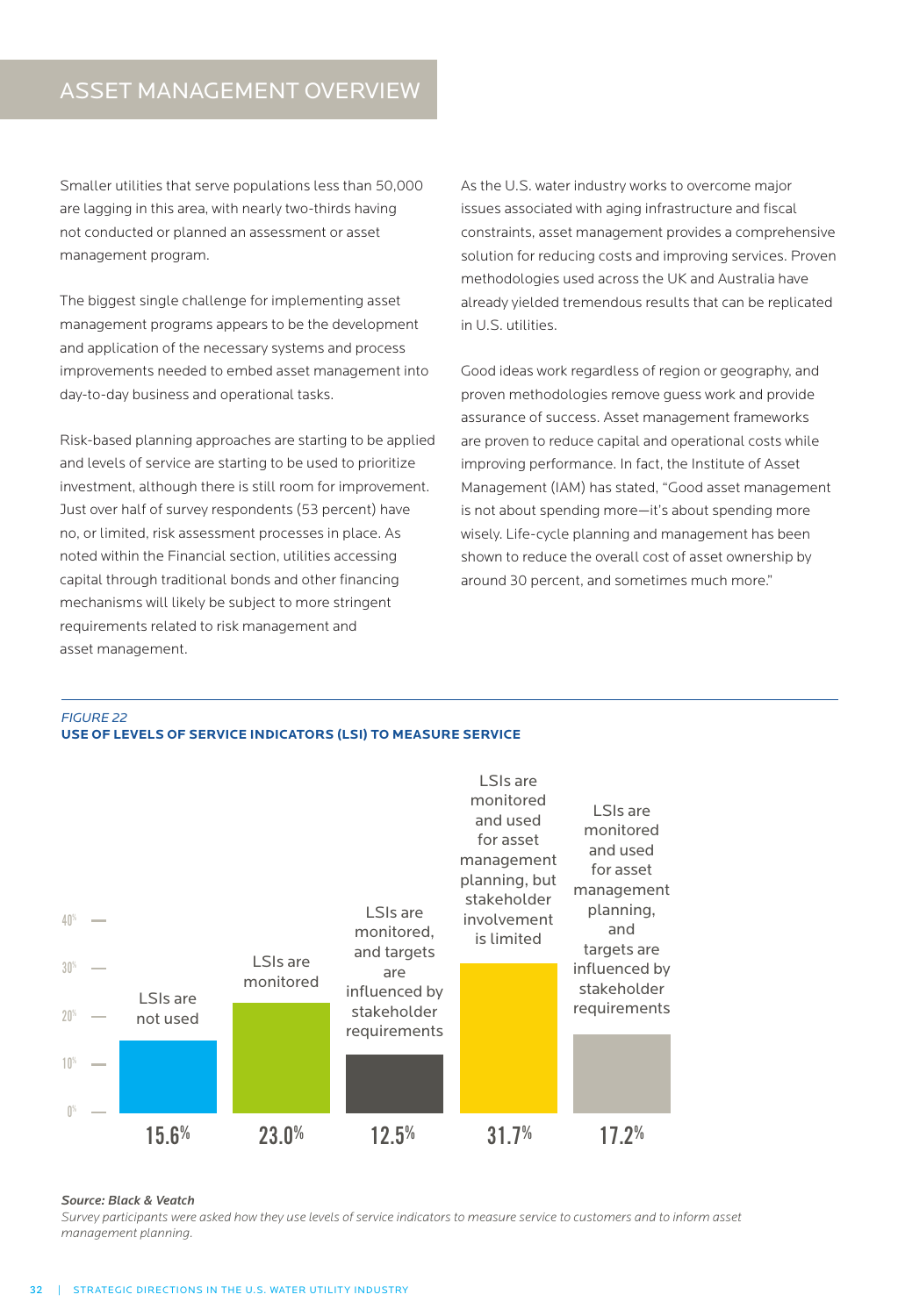#### *Figure 23*  **Challenge s to Implementing Asset Manage ment Framewor ks**



*Source: Black & Veatch*

*Survey participants were asked to choose which of the above items best represents the main challenges for improving asset management in their organization.*

## **"good asset manage ment is not about spending more—it's about spending more wisely. life-cycle planning and manage ment has been shown to reduce THE OVERALL COST OF ASSET OWNERSHIP BY AROUND 30 PERCENT, AND SOMETIMES MUCH MORE."**

 **– institute of asset manage ment**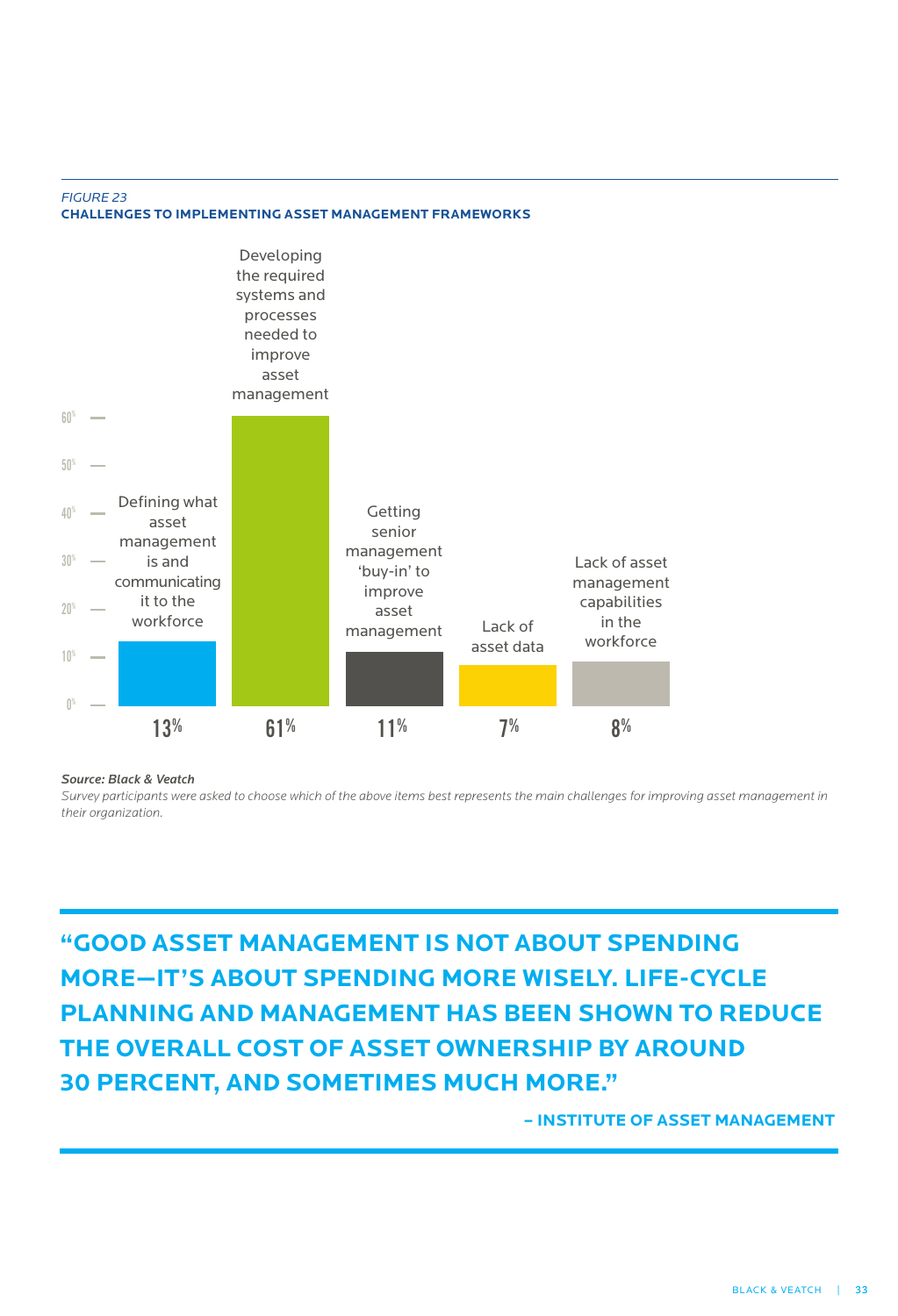## a path forward

#### By **john chevrette**

In the wake of the Great Recession many municipalities are managing their finances in a fashion similar to U.S. households in the pre-crisis days. Rather than focusing on strategic, long-term investments, municipalities are operating essentially paycheck-to-paycheck on a year-in and year-out cash budget. In response to falling property and sales tax revenues, municipalities are putting off essential items in order to pay for past spending, and just as it impacts individuals, this behavior ultimately affects the long-term financial health and livability of a community.

Unlike consumers, however, municipalities don't have the option of simply cutting back or going to discount stores and big-box retailers to help save on essential needs. Fixed costs, such as labor, pension obligations and infrastructure maintenance are heavy burdens on municipal finances that lag the overall economic recovery. As a result, cities are forced to make hard decisions related to spending in other areas, such as fire and police department budgets, parks and other essential services that make cities safe and desirable places to live.

The result of this cycle is to kick the proverbial can of capital improvements and maintenance of critical infrastructure down the road to the next year, and the year after that, for as far as the cycle and the condition of the assets will allow. Breaking the cycle requires a significant change in how utilities develop and implement strategic and capital plans. New and innovative thinking is required when it comes to rates, funding mechanisms, and the prioritization and implementation of capital. But, one lesson should be clear in the minds of all involved in the decision making process—it costs significantly less to maintain and enhance an existing system than it does to build or replace one.

**municipalities don 't have the option of SIMPLY CUTTING BACK ... to help save on essential needs. fixed costs, such as LABOR. pension obliga tions and infra struc ture maintenance are heavy burdens on municipal finances that lag the OVERALL ECONOMIC recovery.**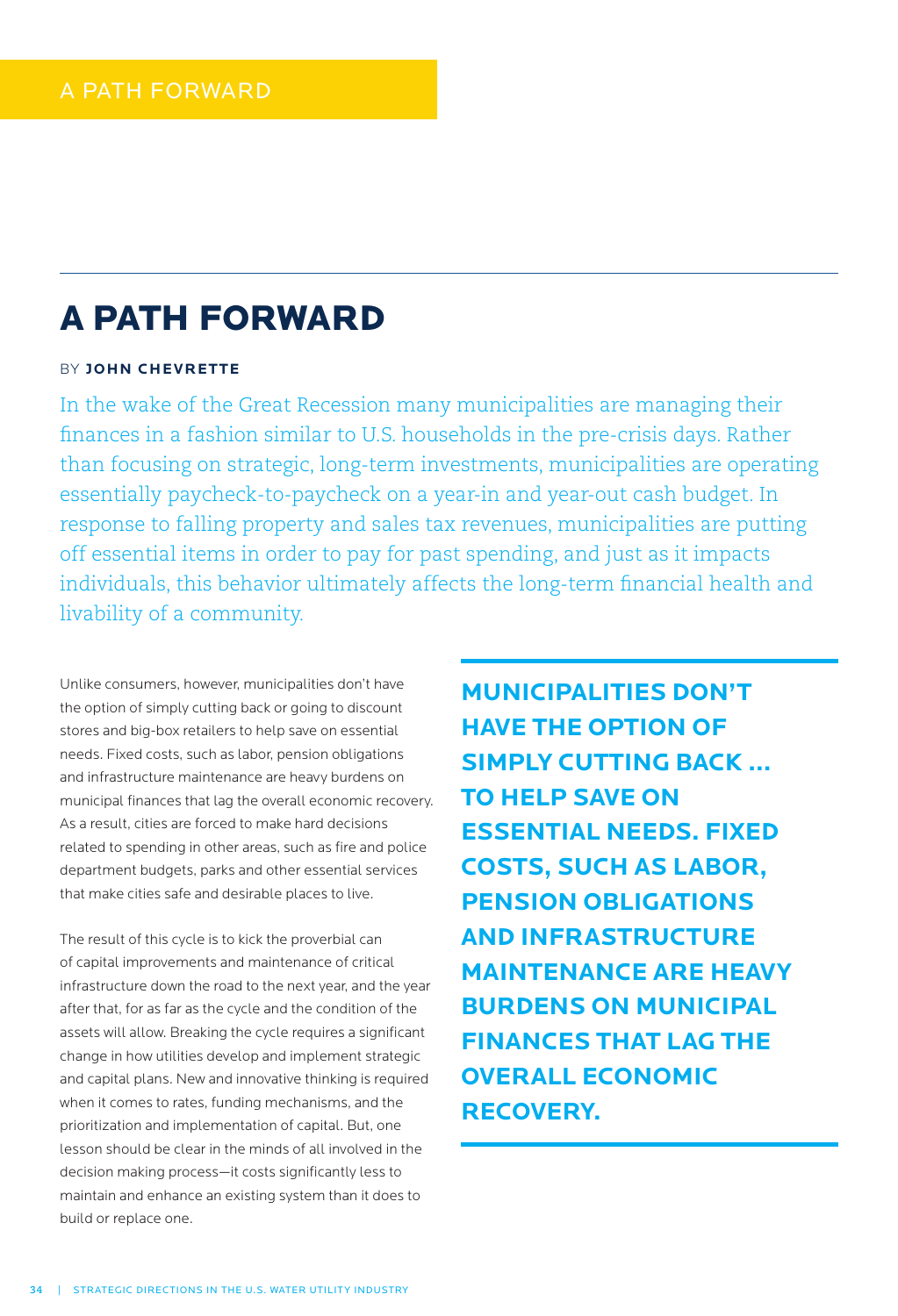Moving ahead, the water industry needs to look at the rate structure and adjust how rates are determined to encourage utilities to promote conservation without creating additional financial hardship for municipalities. In source-rich, capital-intensive systems, conservation efforts and consumption-based revenue can be at loggerheads as decreased consumption denies providers of much needed funds. The deployment of new smart infrastructure technologies can help increase overall system efficiency and provide the critical data streams that would allow new approaches to pricing.

Further, consumers must come to the harsh reality and understand that water is not free. Consumers rely on the critical infrastructure services provided by municipalities to obtain and dispose of this precious resource. Water is a critical element of goods and services, and the systems must be paid for in an equitable and responsible manner. While many other goods and services—perhaps a latte at the local coffee shop or the latest electronic device—have immediate "can't live without" appeal, without water, that won't be an issue.

In addition to the new responsibilities of water utilities and consumers, municipal government leaders, namely city councils, mayors and city managers, must understand the fiscal realities of the post-financial crisis era. City leaders must look at all avenues for funding critical infrastructure improvements, including increased involvement with the private sector through public-private partnerships. Rather than focus on the issue of "who controls what," we must broaden the conversation to focus on the long-term benefits to the residents, ratepayers and the environment. Political will and courage must be drawn up in order to do what is right for the long term.

The good news associated with increasing rates and spending on critical water and wastewater infrastructure is the profound economic benefits this investment provides at a local, regional and national level. In 2009, the Clean Water Council published its report "Sudden Impact" that states, "Investment in water and wastewater infrastructure has immediate, substantial and far-reaching effects on the economy. At the national level, an investment of \$1 billion almost triples in size as total demand for goods and services reaches an estimated \$2.87 to \$3.46 billion."

Investments at the local level supports construction and engineering jobs, promotes sales among local business for goods and services, and can act as a general jump start for struggling local economies. The need is there and so too are the opportunities to tap into a new water future.

**one lesson should be clear in the minds of all involved in the decision MAKING PROCESS-IT COSTS SIGNIFICANTLY LESS TO maintain and enhance an existing system thaN it does to build or replace one.**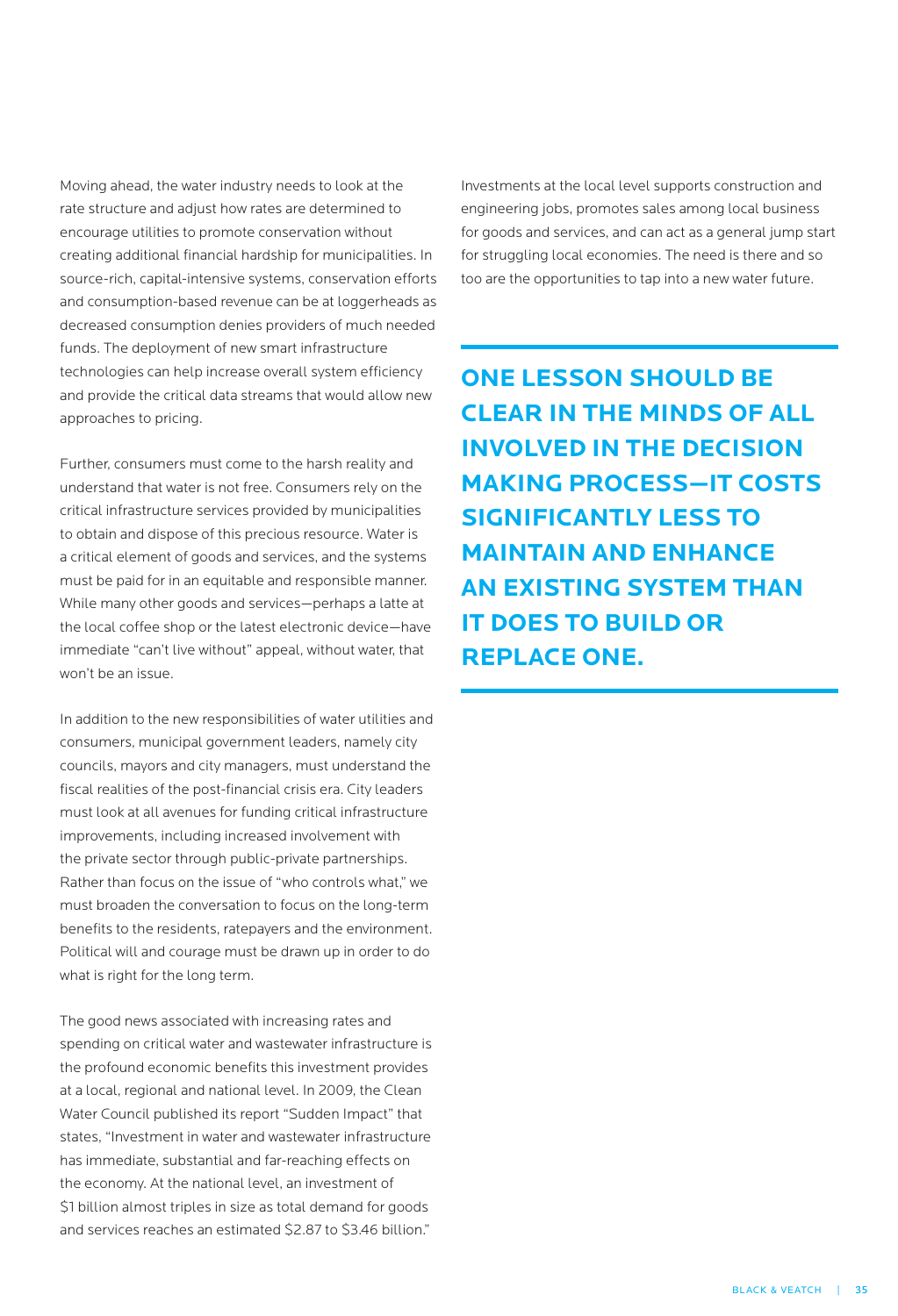#### **Legal Notice**

Please be advised, this Survey was complied primarily based on information Black & Veatch received from third-parties and Black & Veatch was not requested to independently verify any of this information. Thus, Black & Veatch's reports' accuracy solely depends upon the accuracy of the information provided to us and is subject to change at any time. As such, it is merely provided as an additional reference tool, in combination with other due diligence inquiries and resources of user. Black & Veatch assumes no legal liability or responsibility for the accuracy, completeness, or usefulness of any information, or process disclosed, nor does Black & Veatch represent that its use would not infringe on any privately owned rights. This Survey may include facts, views, opinions and recommendations of individuals and organizations deemed of interest and assumes the reader is sophisticated in this industry. User waives any rights it might have in respect of this Survey under any doctrine of third-party beneficiary, including the Contracts (Rights of Third Parties) Act 1999. Use of this Survey is at users sole risk and no reliance should be placed upon any other oral or written agreement, representation or warranty relating to the information herein.

THIS REPORT IS PROVIDED ON AN "AS-IS" BASIS. BLACK & VEATCH DISCLAIMS ALL WARRANTIES OF ANY KIND, EXPRESSED OR IMPLIED, INCLUDING, WITHOUT LIMITATION, ANY WARRANTY OF MERCHANTABILITY, FITNESS FOR A PARTICULAR PURPOSE OR NON-INFRINGEMENT. BLACK & VEATCH, NOR ITS PARENT COMPANY, MEMBERS, SUBSIDIARIES, AFFILIATES, SERVICE PROVIDERS, LICENSORS, OFFICERS, DIRECTORS OR EMPLOYEES SHALL BE LIABLE FOR ANY DIRECT, INDIRECT, INCIDENTAL, SPECIAL OR CONSEQUENTIAL DAMAGES ARISING OUT OF OR RELATING TO THIS REPORT OR RESULTING FROM THE USE OF THIS REPORT, INCLUDING BUT NOT LIMITED TO DAMAGES FOR LOSS OF PROFITS, USE, DATA OR OTHER INTANGIBLE DAMAGES, EVEN IF SUCH PARTY HAS BEEN ADVISED OF THE POSSIBILITY OF SUCH DAMAGES.

In addition, user should place no reliance on the summaries contained in the Surveys, which are not intended to be exhaustive of the material provisions of any document or circumstances. If any point is of particular significance, reference should be made to the underlying documentation and not to this Survey. This Survey (and the content and information included therein) is copyrighted and is owned or licensed by Black & Veatch. Black & Veatch may restrict your access to this Survey, or any portion thereof, at any time without cause. User shall abide by all copyright notices, information, or restrictions contained in any content or information accessed through this Survey. User shall not reproduce, retransmit, disseminate, sell, distribute, perform, display, publish, broadcast, circulate, create new works from, or commercially exploit this Survey (including the content and information made available through this Survey), in whole or in part, in any manner, without the written consent of Black & Veatch, nor use the content or information made available through this Survey for any unlawful or unintended purpose.